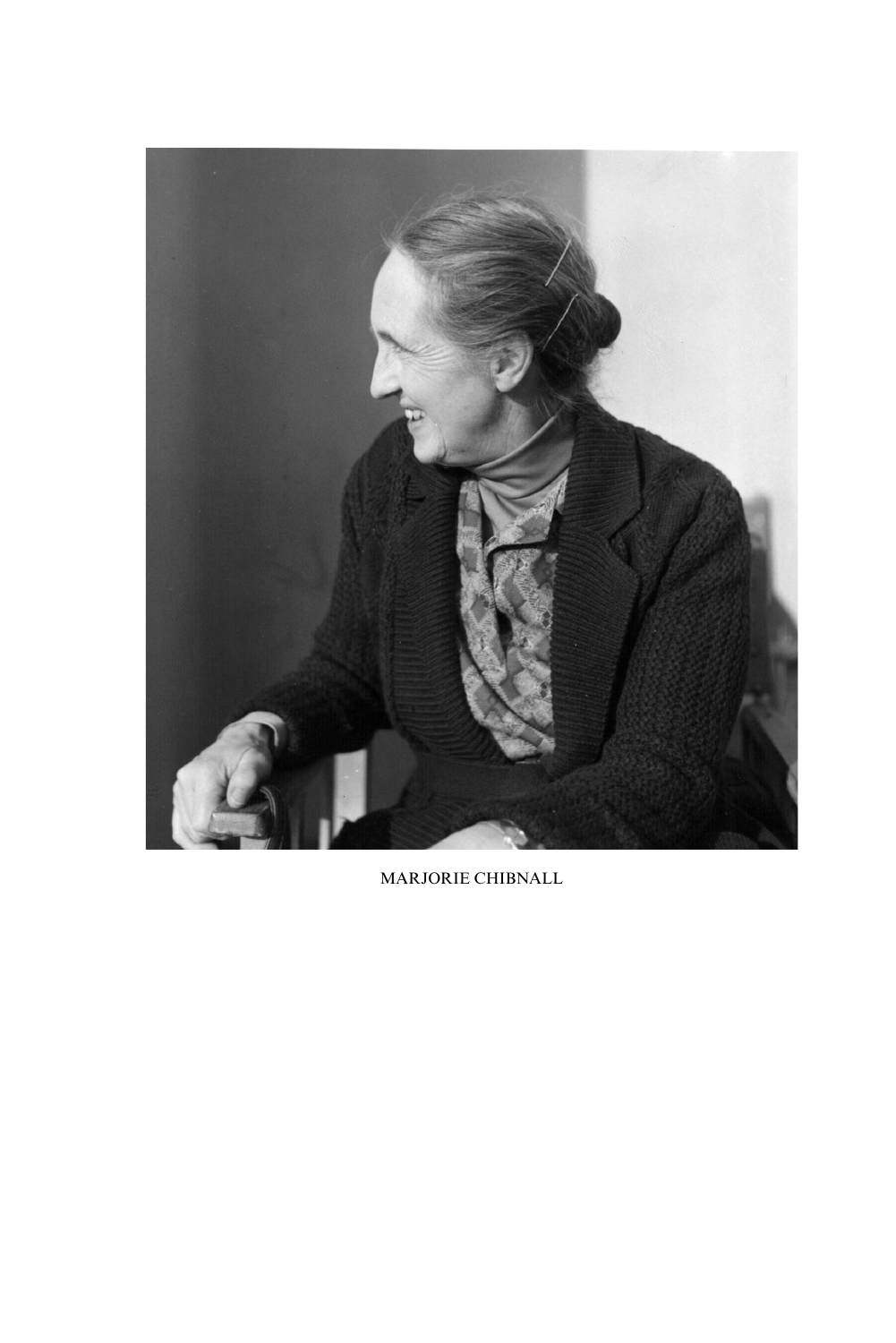## Marjorie McCallum Chibnall 1915–2012

Marjorie McCallum Morgan was born on 27 September 1915 in the farmhouse at Preston, on the river Severn near Shrewsbury in Shropshire. She was baptised in the parish church of St Lucia, Upton Magna, although the farm was 'almost within sight of the church' of St Eata, in the next parish of Atcham, where Orderic Vitalis had been baptised in 1075.<sup>1</sup> In her 'Memoir', published in 2005, she says she 'was born into a family that had farmed for generations'.2 Her father, John Christopher Morgan, born at Acton Burnell, Shropshire, in 1882, and her mother, Maggie Morgan, born in County Durham in 1885, were second cousins, sharing a greatgrandfather, George Morgan (1788–1861), who in 1851 was farming at Tudhoe, County Durham. His two eldest sons, John Morgan (1818–99), who by 1851 was tenant of a substantial farm at Frodesley, near Acton Burnell, Shropshire, and George Morgan (1821–87), who farmed at White House in County Durham, were the paternal grandfathers of Marjorie's parents.

Marjorie's childhood was spent at Preston-on-Severn, and later she told a friend that her mother's farmhouse kitchen was 'always full of animals'. In her first book, *The English Lands of the Abbey of Bec* (London, 1946), a study of the medieval rural economy, she shows her familiarity

*Biographical Memoirs of Fellows of the British Academy*, XIII, 43–62. © The British Academy 2014.

<sup>1</sup>M. Chibnall (ed.), *The Ecclesiastical History of Orderic Vitalis,* 6 vols. (Oxford, 1968–80), 1, p. v, and 2, p. vi.

<sup>2</sup>Except where otherwise noted, quotations in the text below are taken from this 'Memoir', which forms chapter 53 in Jane Chance (ed.), *Women Medievalists and the Academy* (Madison, WI, 2005), pp. 747–58. Together with a bibliography of her writings to 2000, it was the only document she lodged at the Academy for her obituarist. All her other papers were destroyed at her request.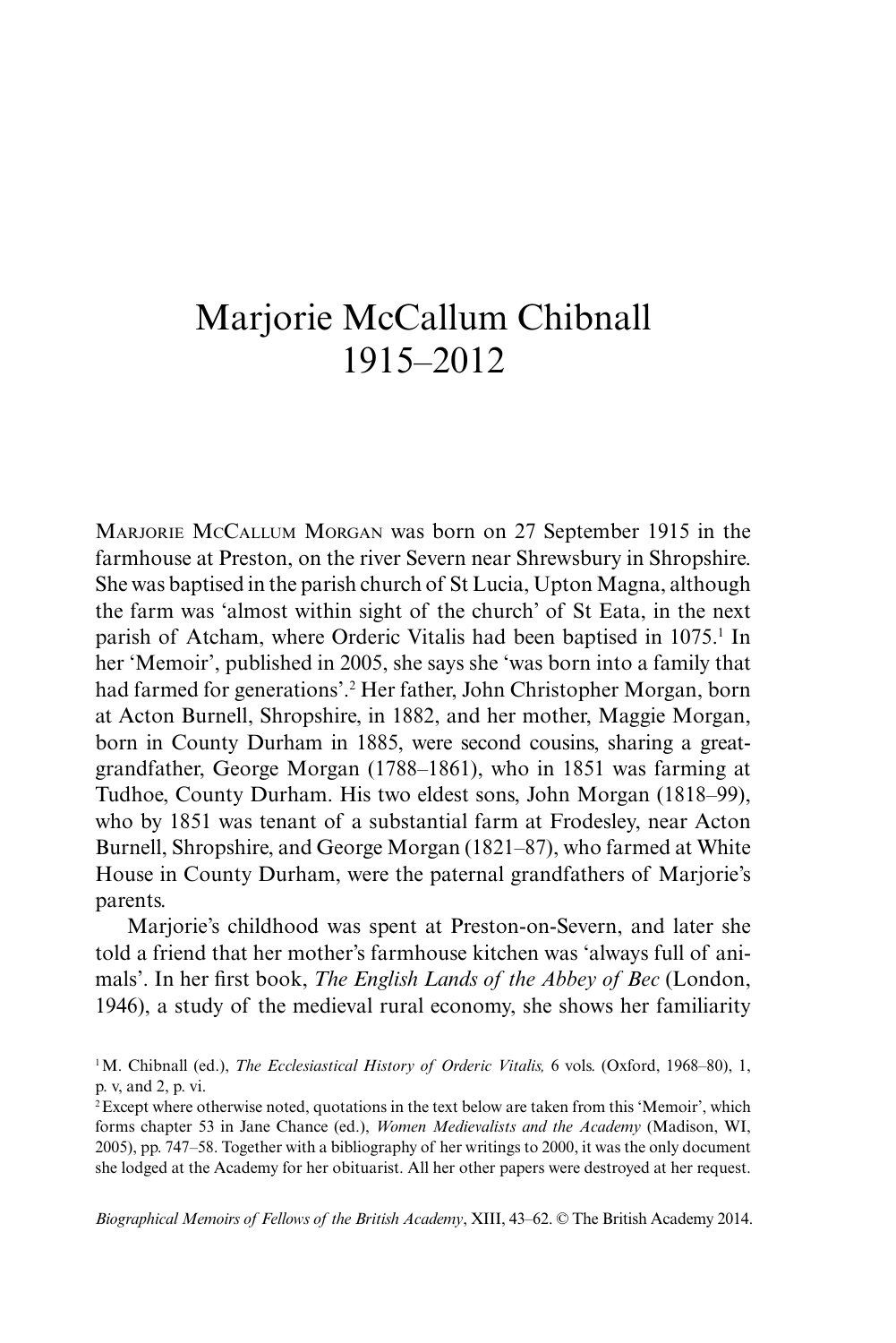with the seasonal rhythms of the farming year and the practicalities of land management. It is dedicated to her mother and father. Her only sibling, her brother Thomas Christopher Morgan, who was her elder by a year, took over the tenancy of the farm on his marriage in 1941, and their father then moved to the Grange, a farm in Upton Magna. Later, Marjorie and her family spent holidays at the two farms. Her father died in 1959, aged 77, her mother in 1976, aged 91, and her brother in 2004 at the age of 89.

As a young girl, Marjorie knew that she wanted to be a writer: her first compositions were mostly poetry. Among the women of her family, only her maternal grandmother, Jessie McCallum, a Highlander from the Isle of Arran, had had a career other than child-rearing and housekeeping: she had been a primary-school teacher before her marriage. Marjorie assumed that in adulthood her own life would centre on home and family, and her writing would have to be squeezed between household duties. But her parents believed in education for women (later, as a county councillor, her father was to serve on the Education Committee of Shropshire County Council), and in 1923 she was sent to the local girls' grammar school, the Priory County School for Girls in nearby Shrewsbury. Her schooldays were happy. There were some good teachers, including a 'brilliant history mistress'. Marjorie went into the sixth form and took Higher School Certificate, though without any clear idea of what she would do thereafter. Rather to her surprise, she gained distinctions in English, French and History, and won a State Scholarship, thus relieving her parents, at a time of agricultural depression, of the expense of university fees: 'The doors of Oxford were open to me.'

Initially she havered between English and History, but by the time she submitted her application she had decided on History, with Somerville College as her first choice and Lady Margaret Hall (LMH) as her second.3 At her successful interview at LMH, with the History Tutor and Vice-Principal, Evelyn Jamison (1877–1972), a 'most remarkable woman', Marjorie was encouraged and strengthened in her decision to read History. Miss Jamison, a distinguished medievalist with a particular interest in the Normans in southern Italy and Sicily, 'was probably the most brilliant and certainly the most beautiful academic woman in Oxford at the time'.

At this stage, however, Marjorie's historical interests lay in modern history. Awareness of the misery and poverty brought about by the First World War and the subsequent economic depression kindled in her, as in

<sup>3</sup>LMH Archives, Education Registration Forms vol. 10.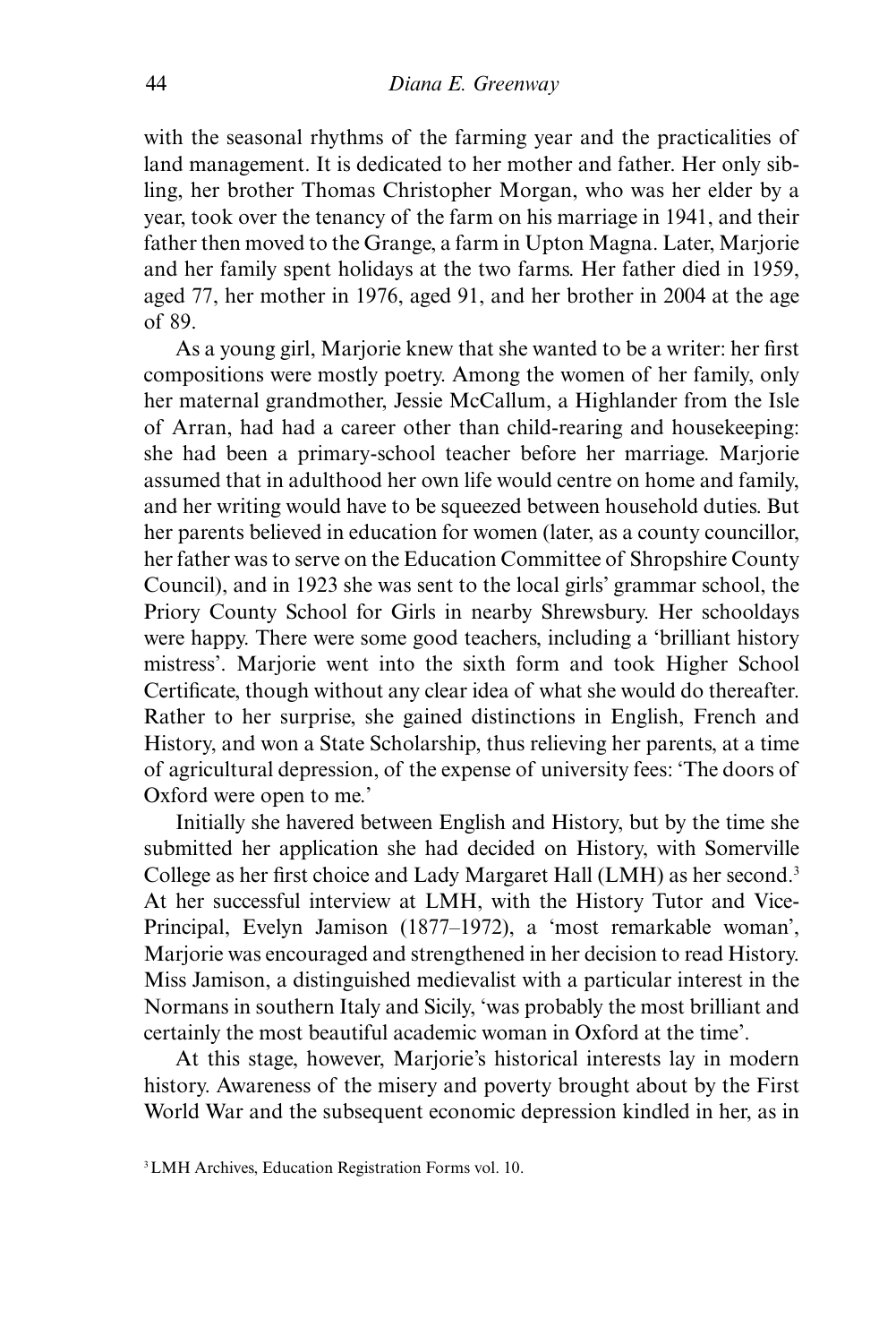many of her contemporaries, a 'passionate idealism' and a desire to work for international peace and understanding. When presented with a choice of special subject, she opted for the most modern then available, Europe 1815–1914.

At the end of her first year, in the summer vacation of 1934, Marjorie went to Germany for six weeks, to learn the language and study German literature as part of her work on nineteenth-century European history. Her stay in Hessen was a life-changing experience: 'it was, I think, in Germany that I first began to see the past in the present'. Hitler had become chancellor in 1933 and it was while Marjorie was in Germany in the summer of 1934 that the President, Field Marshal Hindenburg, the last guardian of the old Germany, died on 2 August. Hitler immediately combined both offices, and as *Führer und Reichskanzler* was able to begin to implement the Nazi programme in full. Returning to Germany the following summer, Marjorie was shocked by the cruelty and anti-semitism that had been unleashed. She read *Mein Kampf* in the full original, very different from the bowdlerised translation available in England. She saw the distorting power of propaganda and longed to rectify its evil influence 'by teaching people the true history of the past and training their minds to be critical': 'My growing interest in the Middle Ages now appeared ... as a way of promoting peace and tolerance.'

In her second term at Oxford, she had enjoyed the 'electrifying experience' of being taught English medieval history by the inspirational V. H. Galbraith (1889–1976) of Balliol. He had impressed on her that 'history was "not anything you read in books; it's a habit of thought. In time you won't even be able to look at a chair without seeing its history".' On her return to Oxford at the beginning of her third year, following her second German trip, Marjorie chose a medieval special subject, 'Church and State in the Time of Edward I', which was taught by the Regius Professor, F. M. Powicke (1879–1963). She was enthralled by the subject, for which Powicke used both theoretical sources, such as the treatise *De regimine christiano* by the theologian James of Viterbo, and practical administrative records, including the archiepiscopal register of John Pecham. Within a few weeks, Marjorie knew that she wanted to go on to medieval research. Miss Jamison 'was encouraging, with the proviso "of course you will need to get a First". Fortunately I was able to clear the necessary hurdle.'

Marjorie consulted Vivian Galbraith about research. He warned her of the sheer nastiness of life in the Middle Ages and of the difficulties of finding one's way through masses of documents, 'the long dark tunnel' of research, but he also gave her a glimpse of the intellectual rewards.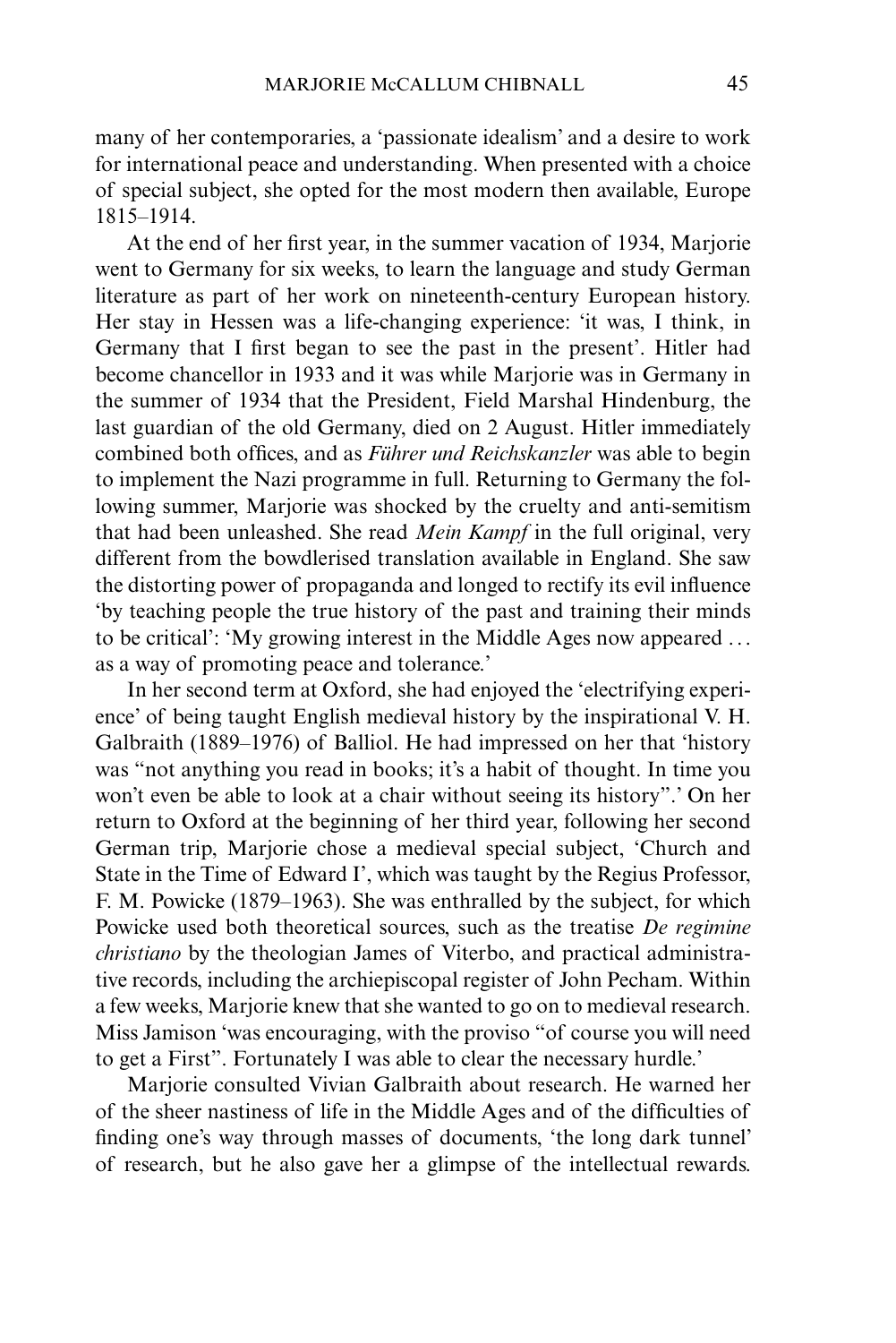Maurice Powicke's advice was more low-key: the subject he suggested for her B.Litt. was a study of 'Christ Church, Canterbury, and the *sede vacante* jurisdiction of Canterbury during the thirteenth century'. Marjorie completed her thesis in one year. Although in many ways the discipline of working with ecclesiastical documents was to underpin much of her later work in the field of law and administration, she decided in 1937 that it was not the kind of topic on which she wanted to spend her life. For her research as an 'Advanced Student' she would move into another sphere.

Her supervisor for the B.Litt. had been W. A. Pantin (1902–73: Oriel), an ecclesiastical historian with a special interest in the Benedictines. He it was who drew her attention to a formulary in a Cotton manuscript (Domitian A xi) which concerned the relations between the Norman abbey of Le Bec-Hellouin and its English priories: thus she was to identify a fruitful subject for her next piece of research. Indeed, the relations between England and Normandy and the history of the Anglo-Norman realm in all its aspects were to dominate her work for the rest of her long life.

At an early stage, the search for manuscript material took her to France, where, supported by research scholarships, she spent the year 1937–8 in Paris, working in the Bibliothèque Nationale and attending lectures by Gabriel Le Bras (1891–1970) at the Sorbonne and by Étienne Gilson (1884–1978) at the Collège de France. She also worked in departmental archives and libraries in Normandy. At Caen, 'sitting in the glorious nave of the Abbey of Saint-Étienne, I began to feel certain that one day I would study the history of the men who were able to build such churches'.

On her return to England she started work on the great collections of charters and manorial records produced by Bec's English priories, which in the fifteenth century had passed, with their lands, into the possession of the royal foundations of King's College, Cambridge, Eton College, and St George's Chapel, Windsor. In Cambridge she met Helen Cam (1885–1968), Fellow of Girton College, who introduced her to two of the leading economic historians of the day, Eileen Power (1889–1940), Professor of Economic History at the London School of Economics (LSE), and her husband Michael Postan (1899–1981), Professor of Economic History in Cambridge. Marjorie became an enthusiastic member of their famous seminar at the Institute of Historical Research in London, encountering there for the first time the methodology of economic history and the influence of the *Annales* school. In 1939 the Oxford authorities agreed to register her study of 'The English priories and manors of the abbey of Bec-Hellouin' for the D.Phil. degree, without further residence in Oxford, to be supervised by Eileen Power.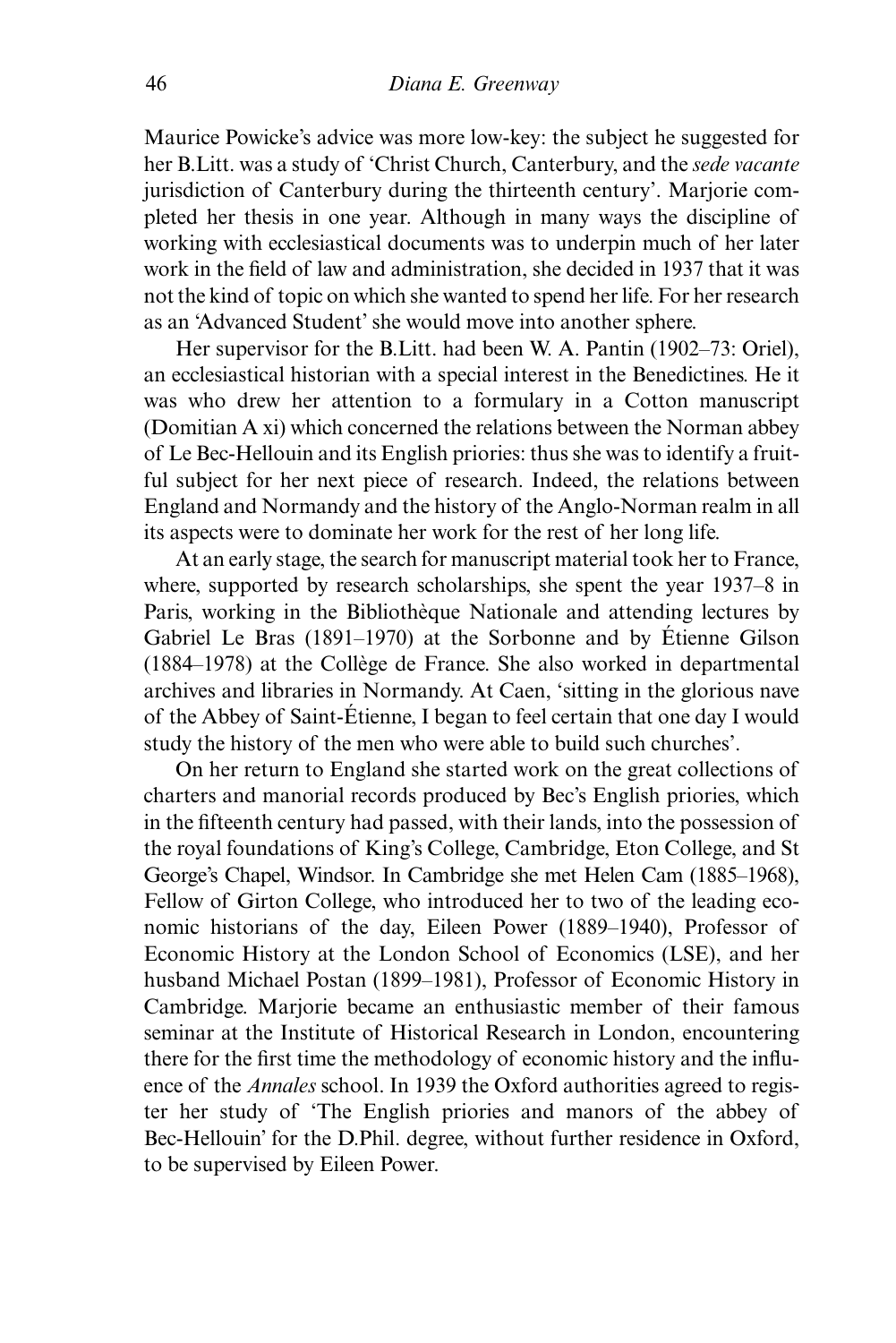The outbreak of the Second World War changed everything. Postan went to work as head of the Russian section of the Ministry of Economic Warfare, and Eileen Power went with part of the LSE to Cambridge. Mariorie, having volunteered for war service, and hoping to be called up. took Voluntary Aid Detachment (VAD) training, and was working in a short-term job as a night-nurse in the Royal Salop Infirmary, Shrewsbury, when she heard the devastating news of the sudden death of Eileen Power on 8 August 1940, at the age of 51.4 She returned to Cambridge a little later, and Postan took over as her supervisor, but was not often available to see her: he had his war-work to do, and, unlike Eileen, he was not the type of supervisor to give regular and detailed guidance, but rather was 'immensely stimulating, pouring out his ideas' and leaving 'his students to use them as best they could'.

The book which developed out of the thesis, *The English Lands of the Abbey of Bec*, published by the Clarendon Press in 1946, is written in her characteristically clear, judicious and authoritative style. Its primary focus is administrative, tracing how the authorities at Bec regulated the lives and observances of the monks living in the abbey's English dependencies and controlled the exploitation of the English estates. Five years later a companion volume was published, *Select Documents of the English Lands of the Abbey of Bec.*<sup>5</sup> For Marjorie this was an invaluable introduction to the editorial art, and the book became a set text for Postan's Special Subject in the Historical Tripos, on English rural society in the thirteenth century.

A significant factor helping Marjorie to organise her research material and find her own lucid style of exposition was her experience of university teaching. In 1941 she was appointed temporary Assistant Lecturer in Southampton University College.<sup>6</sup> The city of Southampton had suffered heavy bombing, in which the hall of residence where Marjorie was to live, Highfield Hall, had suffered serious damage, and air-raids continued during her first year there. The Faculty of Arts was small, and Marjorie found herself teaching not simply medieval but 'almost everything in English, European and American history, as well as giving short courses to RAF cadets': 'It was a baptism of fire: I hope my pupils learned as much as I did.' She particularly enjoyed teaching the cadets, working backwards from the present day in order to trace the conditions that produced the

6Southampton University Archives, MS 1/MBK7/2.

<sup>4</sup>Sixty years later, Marjorie wrote a profile of Power, in Chance, *Women Medievalists*, pp. 310–21. 5Camden Third Series, 73 (1951). Significant new material was identified much later, which Marjorie edited as 'Compotus rolls of the English lands of Bec (1272–89)', in *Camden Miscellany*, xxix, pp. 1–196, 409–16, Camden Fourth Series, 34 (1987).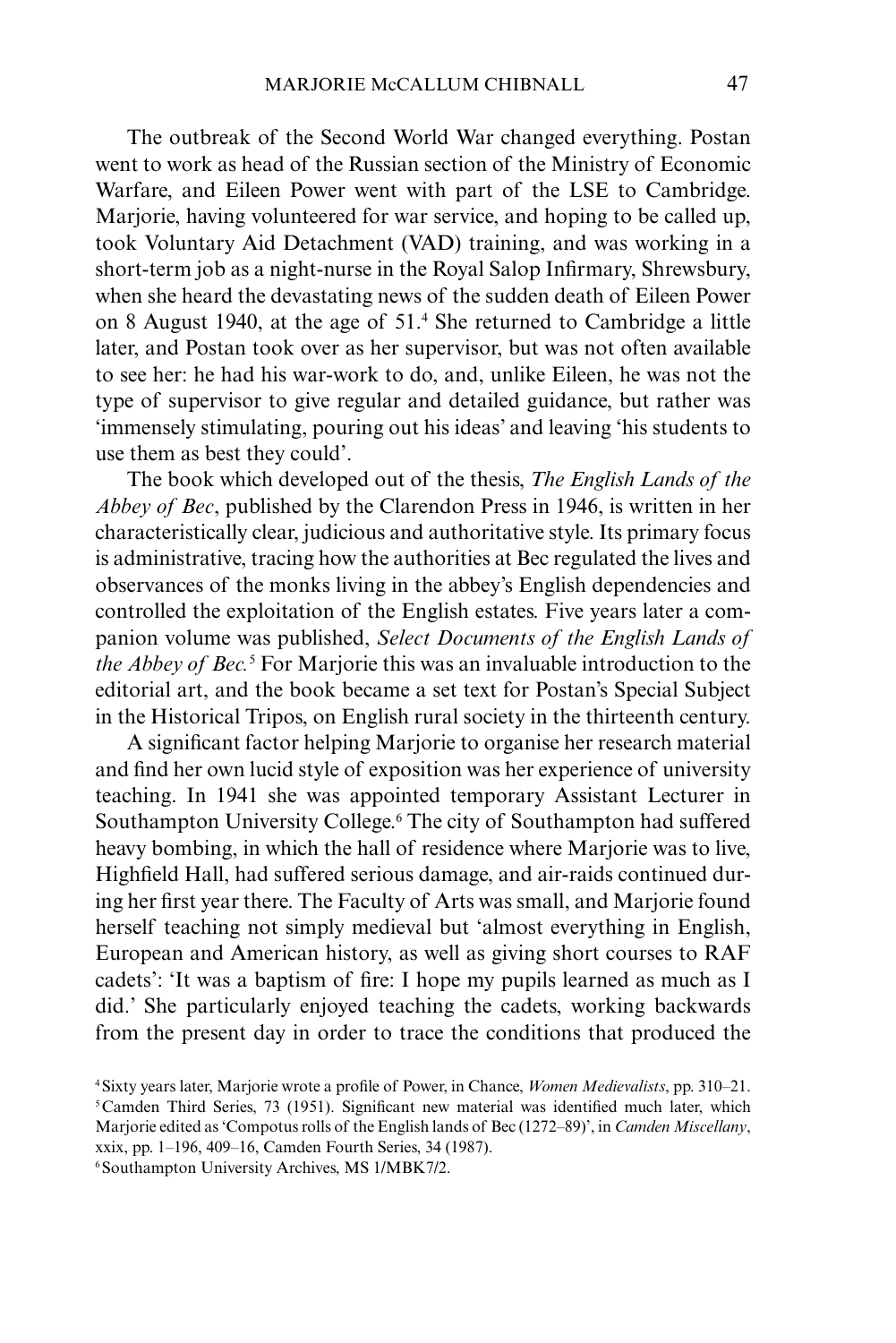Fascist and Communist regimes. In her spare time she was finishing her thesis, which was submitted and approved for the D.Phil. in 1942.

By 1943 student numbers at Southampton had fallen drastically, but just as Marjorie was about to volunteer for an educational commission in the Women's Royal Naval Service (WRNS), a vacancy for an Assistant occurred in the History department at the University of Aberdeen. With Powicke's encouragement, she applied and was appointed 'on the spot' at interview with Professor John Bennett Black (1883–1964), the Elizabethan historian. She began at Aberdeen in the autumn of 1943 and remained there until 1947, being promoted to the newly established post of Lecturer in Medieval History in 1945.<sup>7</sup> In 1946 she built on the 'conspicuous success' with which she had taught Medieval European History by instituting a new course in Medieval British History.8 One of her students (later an ambassador) recalled how in her early days at Aberdeen Miss Morgan was 'very shy and very new ... and ready to blush, but when in the classroom a first-rate teacher'.9 The historian of the Aberdeen History department comments that 'her students were expected to think for themselves as she discussed subjects with them, and, after adjusting to the intellectual shock, most did so, to their own considerable benefit. Of no other member of the department can it be said that some students wept on hearing of her decision to leave.'10 Professor Black was to be a life-long friend, godfather to Marjorie's first child, Mary, in 1948, and dedicatee of her edition of John of Salisbury's *Historia Pontificalis* in 1956—'dominorum amicorumque karissimo'. He had hoped she would succeed him in the chair of History at Aberdeen. Indeed, Marjorie had begun to take on the role of a historian of Scotland, stressing her McCallum antecedents, and writing a paper on 'The organisation of the Scottish Church in the twelfth century', in which she showed a complete mastery of the early records of Scotland so far published.11 She would have been happy to have stayed at Aberdeen.

'Fortuna, however, had other ideas for me.' In March 1947 Marjorie was approached by the Fellows of Girton College who were looking for a medievalist to share the teaching with Helen Cam for two years and then

<sup>7</sup>Aberdeen University Archives (AU), L Per Aa P23 Min Senatus Minutes, p. 436, 12 Oct. 1943, and p. 181, 11 Dec. 1945.

<sup>8</sup>Doreen J. Milne, *A Century of History: the Establishment and First Century of the Department of History in the University of Aberdeen* (Aberdeen, 1998), p. 46.

<sup>9</sup>AU, MS 3620/1/49, Interview with Sir John Adam Thomson (member of British Diplomatic service 1950–87, ambassador to the United Nations 1982–7).

<sup>10</sup>Milne, *Century of History*, p. 49.

<sup>11</sup>*Transactions of the Royal Historical Society*, 4th series, 29 (1947), 135–49.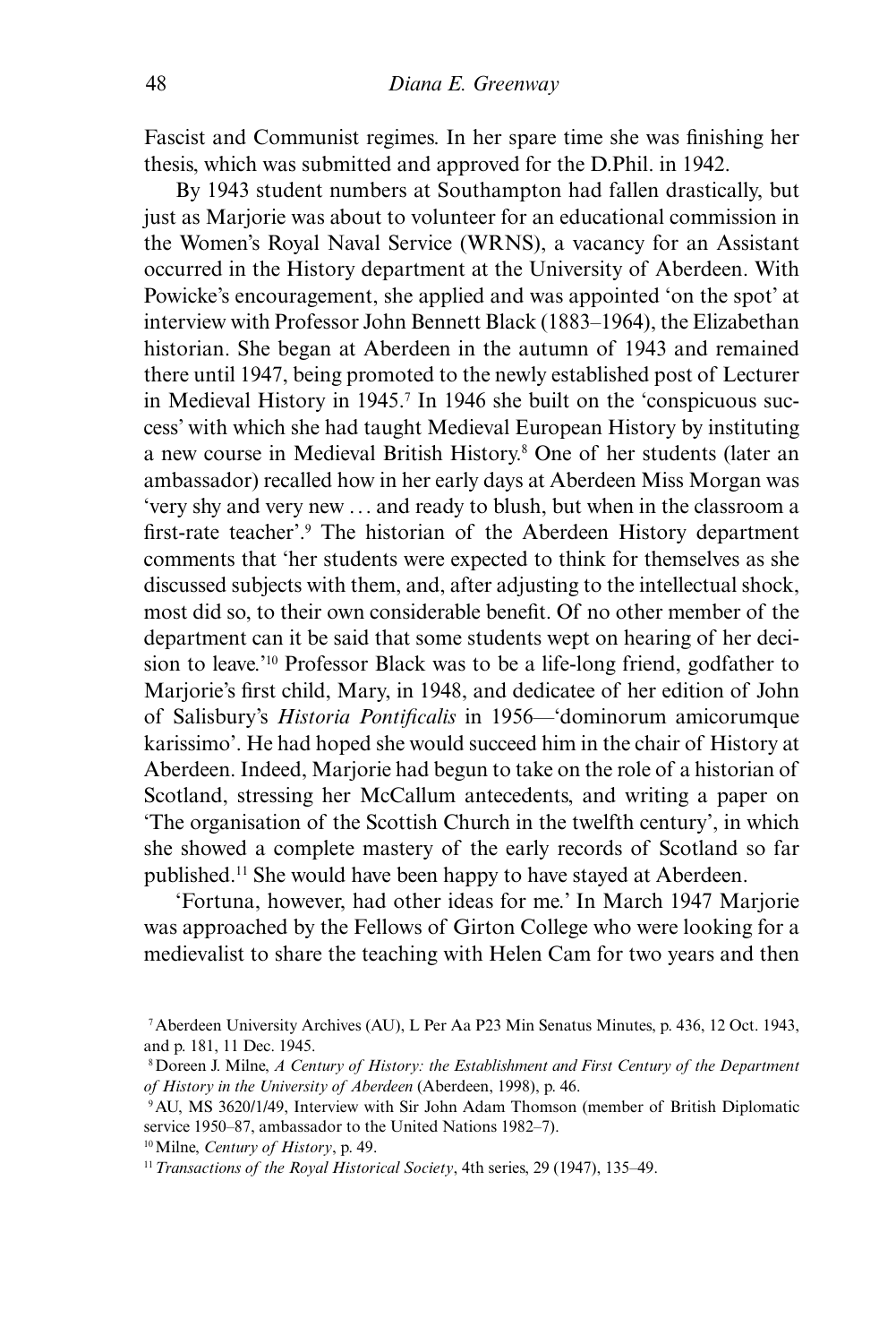succeed her, $12$  and around the same time she became engaged to Albert Charles Chibnall (1894–1988), Professor of Biochemistry at Cambridge. Events moved swiftly. At Aberdeen the Senatus Minutes of 13 May 1947 record that Miss Morgan 'would be leaving to take up another appointment'.13 At Upton Magna church on Wednesday 4 June, 'very quietly', Charles and Marjorie were married.14 At Girton on Tuesday 10 June Dr Cam suggested to the appointments committee that Mrs Chibnall, whose possible appointment to a non-resident lectureship had been discussed earlier in the year, should be so appointed, although 'Mrs Chibnall is at present away from Cambridge'. On Thursday 12 June, however, she was back in Cambridge, attended for interview, and was duly appointed. Her letter of acceptance is dated 17 June.<sup>15</sup>

In the space of a few weeks, Marjorie's life had changed utterly. She moved into her husband's large house, Madingley Rise (now the Bullard Laboratory), just outside Cambridge, near the Observatory. Charles was a widower, twenty-one years her senior, with two daughters, Joan aged thirteen and Cicely aged eleven. Kate, his widowed and bed-ridden mother (born 1866), also lived in the house until her death in April 1948. Marjorie had met Charles, an accomplished amateur medievalist, through their mutual friend Vivian Galbraith, on whose recommendation he had consulted her on questions relating to the medieval open fields of his ancestral Buckinghamshire village, Sherington.16 He had proposed marriage after only three meetings: much later she called this 'retrospective love at first sight'.<sup>17</sup> In 1950 their son was baptised John Vivian, after Galbraith. Charles has been described as being 'for a quarter of a century ... the central figure in British protein chemistry, itself, for the first time, at the centre of protein chemistry in the world'.18 His tenure of the chair of Biochemistry came to an end on a triumphant note, when he presided over the First International Congress in Biochemistry in Cambridge in 1949. 'Madingley

 $12$  In the event, Helen Cam left after one year, on her appointment as the first Zemurray Radcliffe Professor of History at Harvard.

<sup>13</sup>AU, L Per Aa P23 Min Senatus Minutes, p. 476.

<sup>14</sup>*The Times*, 5 June 1947.

<sup>&</sup>lt;sup>15</sup> Girton College Archives (GC), AR 2/5/6/1/10.

<sup>16</sup>His work was published later, *Sherington: the Fiefs and Fields of a Buckinghamshire Village* (Cambridge, 1965, reissued 2012). On his life and career, see R. L. M. Synge and E. F. Williams, 'Albert Charles Chibnall. 28 January 1894–10 January 1988', *Biographical Memoirs of the Fellows of the Royal Society*, 35 (1990), 56–96. After his death in 1988, Marjorie had a window restored in Sherington church in his memory.

<sup>17</sup>*The Times*, obituary, 12 July 2012

<sup>18</sup>Synge and Williams, p. 57.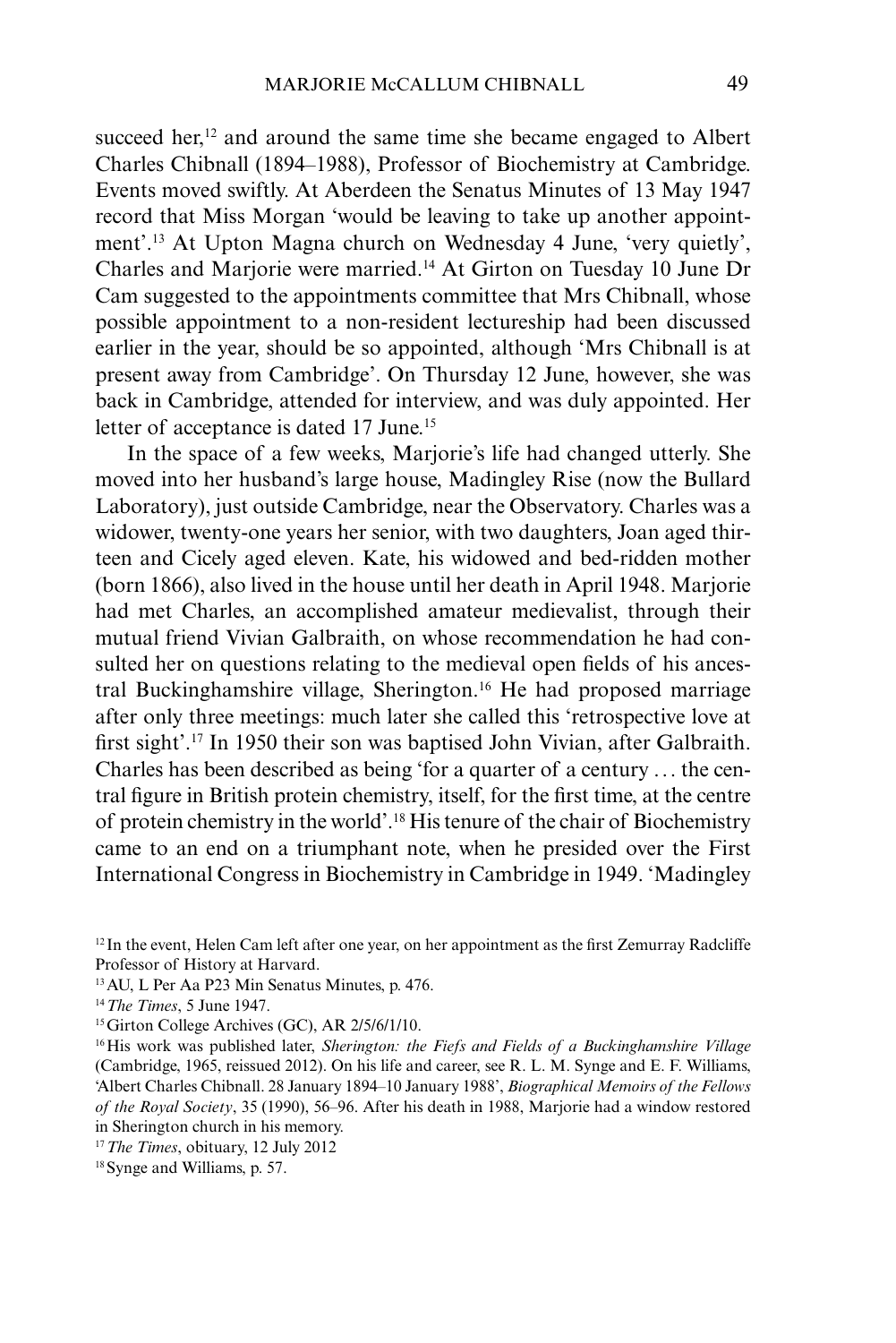Rise rose to the occasion: Marjorie and ACC lavished their hospitality ... Most memorable, perhaps, was the farewell morning, with stirrup-cups of champagne on the carriage sweep.'19 After his retirement in 1949, Charles continued to work in the 'Protein Hut' in Tennis Court Road, as well as pursuing historical research in his spare time.

At Cambridge, Marjorie was an exceptional teacher—kind, generous, courteous, but also rigorous in requiring students to examine and assess the evidence for themselves. Since her death, many former pupils have sent recollections in tribute: 'I remember her meticulous criticism of essays, [demanding] precise justification for everything that one wrote ... "can you say that? can you prove that? what is the evidence for that?"'; 'I revered her and am remembering now how she gave me a sense that she believed in me, even when I might not have deserved it'; 'Going into a supervision with Mrs Chibnall was like entering a medieval world where she knew all the characters personally. With her gentle high-pitched voice she always tried to find the best in my work however inadequate it was.' One student, later a professor of philosophy, writes: 'it wasn't until I began to work on late medieval logic texts that I noticed that I was beginning to (try to) pay meticulous attention to detail in the way she had always recommended in classes on gobbets.' Students from her earliest years at Girton remember the birth of her two children, Mary and John, born in 1948 and 1950 respectively, and how she conducted supervisions in the Stella Maris Maternity Home.<sup>20</sup>

Marjorie shared Charles's delight in giving generous hospitality. There were memorable 'Tripos Teas', which allowed exam-stressed undergraduates to relax at her home, either at Madingley Rise or later in Selwyn Gardens, with strawberries and her own home-made cakes. There were picnics on motoring tours of historic places in East Anglia: 'she took us on that Ascension Day picnic in the middle of Prelims, to the East Anglia wool churches ... I recall the food, all individually packed in cardboard cake boxes.' There were At Homes in Girton, with drinks and canapés. One strictly teetotal student wrote to her parents about one such party, after the College Feast in 1955, at 'Mrs Chibnall's, where again it was a bit embarrassing as there was no alternative to champagne.<sup>'21</sup>

Marjorie's career at Girton lasted from 1947 to 1965. She was elected a Fellow in 1953, and on the resignation of her senior colleague, Jean

<sup>19</sup>Synge and Williams, p. 81.

<sup>20</sup>See the affectionate obituary in *The Daily Telegraph*, 3 July 2012.

<sup>21</sup>GCPP Bishop 2/1/1.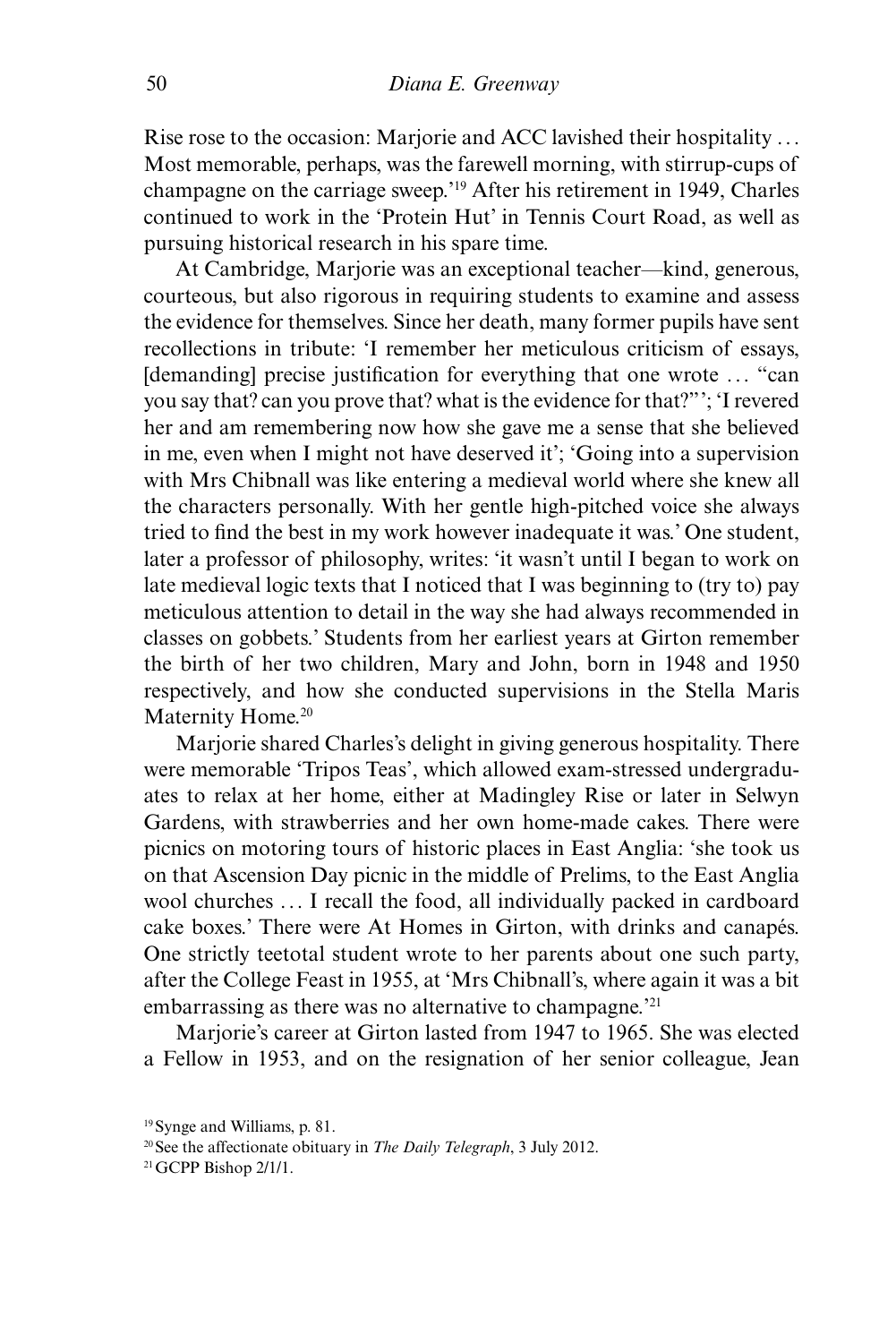Lindsay (1910–96), in 1960 she became Director of Studies in History. She supervised Girton undergraduates, and some students from men's colleges, for papers in medieval English constitutional and economic history, medieval European history, the history of political thought, and medieval intellectual history. In the university, from time to time she took over Postan's Special Subject, on English rural society, and in the early 1960s she gave short courses of lectures for research students. Letters in the Girton Archives refer to her hopes of a University Lectureship—in 1947, 1949 and 1953–4. Other letters attest the high opinion of her scholarship and teaching among senior members of the History Faculty.<sup>22</sup> Her two books had been extremely well reviewed in academic journals.23 But 'after two or three applications for university posts' had been turned down, she realised that 'I could carry on as a fellow and lecturer at Girton, but I would have no official standing in the history faculty.' 'It was very disagreeable' to recognise that in Cambridge, which had not allowed women to take their degrees until 1948, there was still considerable prejudice against women, particularly married women. So although at Aberdeen she had 'participated fully and equally in the work of university lecturers and was paid the same salary as a man', and although her three predecessors as Fellows and Directors of Studies in History at Girton had all held university lectureships, Marjorie gradually came 'to appreciate that, though socially men stood back and opened doors for women to pass through, professionally they slammed them in their faces'. 'I chose not to hammer on a closed door but to build on what I had: my fellowship and teaching at Girton and my experience of editing and translating medieval texts.'24 She now embarked on an edition of one of the longest and most important of medieval texts, the *Ecclesiastical History* of Orderic Vitalis, and in 1965, feeling that she would never complete this work if she continued teaching, she resigned her fellowship to give herself full-time to her edition and translation of Orderic.<sup>25</sup>

<sup>22</sup>GCAR 2/5/6/1/10 (Personnel).

<sup>23</sup> e.g. David Knowles in *Economic History Review*, 16 (1946), pp. 147–9, David Douglas in *English Historical Review*, 62 (1947), pp. 117–18, and Norma Adams in *Speculum*, 27 (1952), pp. 540–2. 24The obituarist in *The Times*, 12 July 2012, evidently unaware of her 'Memoir' and ignorant of the ethos of the 1950s, resorts to misogynist clichés and thus belittles her dignified silence—'her refusal to ape the stridency of her more "political" contemporaries'.

<sup>&</sup>lt;sup>25</sup> Marjorie's recollections of her career, especially her teaching at Southampton, Aberdeen and Cambridge, are recorded in an interview conducted by Kate Perry, then Girton archivist, on 27 May 1997 (GCOH/2/3/27/5). Marjorie abbreviated some of this material for her 'Memoir', written soon after 2000.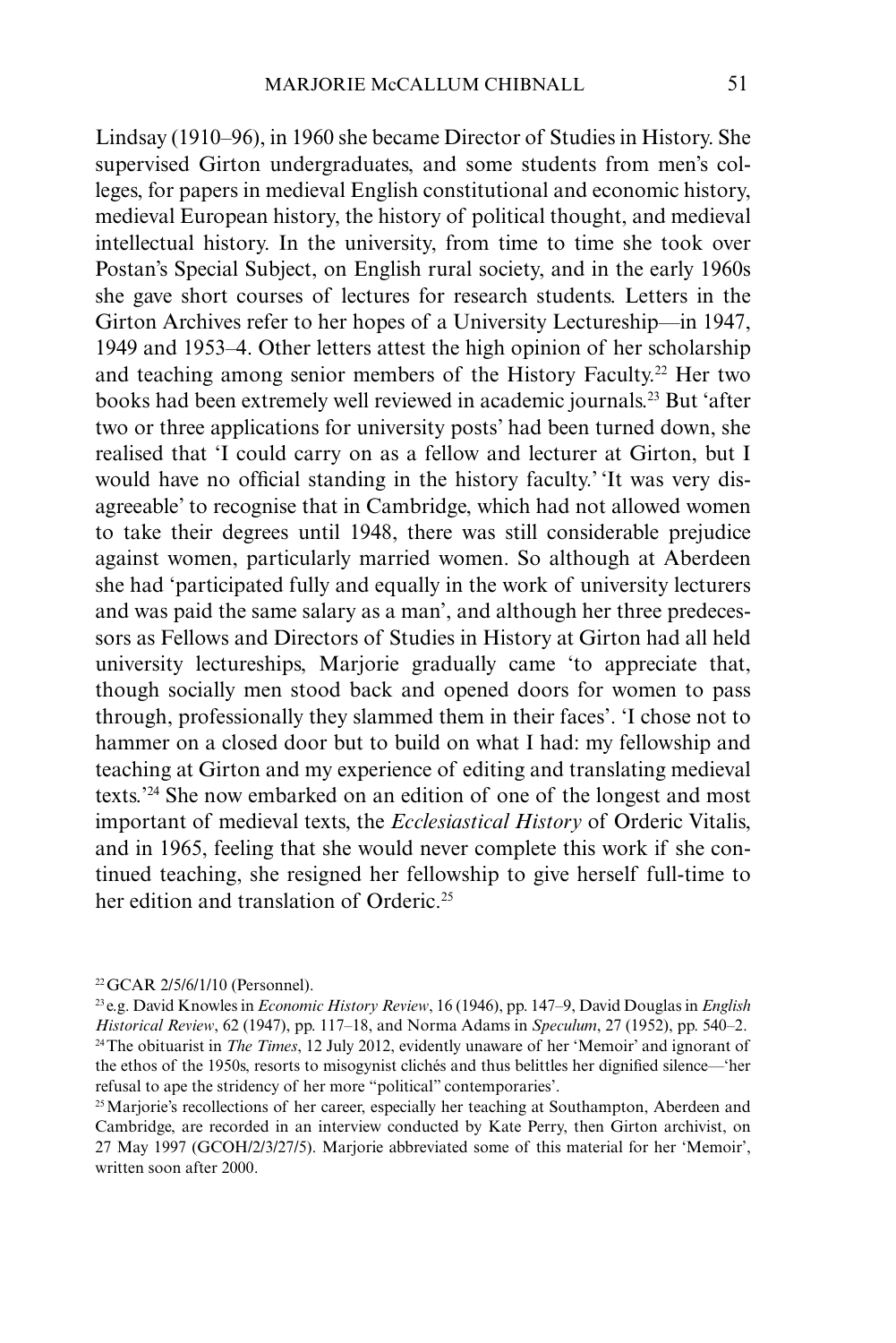Preliminary to discussing Marjorie's major work, a word is needed about her early association with the series of Medieval Texts initiated by Nelson's and later taken on by the Clarendon Press. The idea of launching a series of Latin medieval texts with parallel translations came about towards the end of the Second World War through the friendship of H. P. Morrison (1875–1971), Managing Director of Nelson's publishing house in Edinburgh, and Vivian Galbraith, Professor of Medieval History at Edinburgh from 1937 to 1944. Having enlisted R. A. B. Mynors (1903–89), successively Professor of Latin at Cambridge (1944–53) and Oxford (1953–70), to monitor the Latin texts, Galbraith set about recruiting historians to provide translations and commentaries. He naturally called on Marjorie, his former pupil, and she was soon enlisted for John of Salisbury's *Historia Pontificalis*, which describes at first hand some of the decisive events of the years 1148–51, and is especially important for its narrative of the council of Rheims in 1148. This history, which she subtitled *Memoirs of the Papal Court*, occupied her research time in the early 1950s. The Nelson's series had been launched 'for the general reader and for undergraduates ... who are not experienced in medieval Latin',26 but as time passed the aim shifted towards printing original critical editions, with historical annotation and introductions at a deeper level, intended for an academic readership. The *Historia Pontificalis*, published in 1956, together with the first volume of *The Letters of John of Salisbury*, edited by C. N. L. Brooke, which had appeared the previous year,  $27$  marked a milestone in the development of British medieval textual scholarship and in John of Salisbury studies. Historical interpretation became an essential part of the editor's task. In the space of a mere thirty pages, Marjorie's masterly introduction to her edition set John in his historical context, explored the writing and sources of the *Historia*, and assessed its historical value.<sup>28</sup> Her elegant translation is worthy of one of the great Latin stylists of the Middle Ages.

Marjorie enjoyed the challenge of translation, the process of immersing oneself in a text, teasing out the meaning, and thus getting to know the writer: she wrote to a friend, 'Translation is the most exacting form of

<sup>26</sup>Preface to C. Johnson (ed.), *Dialogus de Scaccario* (Oxford, 1950).

<sup>27</sup>This edition was largely the work of Christopher Brooke, revising the text and translation initially provided by W. J. Millor and H. E. Butler.

<sup>28</sup> In 1984 she was to revise and expand her comments on 'John of Salisbury as historian', in M. Wilks (ed.), *The World of John of Salisbury* (Studies in Church History, Subsidia, 3), pp. 169–77, reprinted in M. Chibnall, *Piety, Power and History in Medieval England and Normandy* (Aldershot, 2000).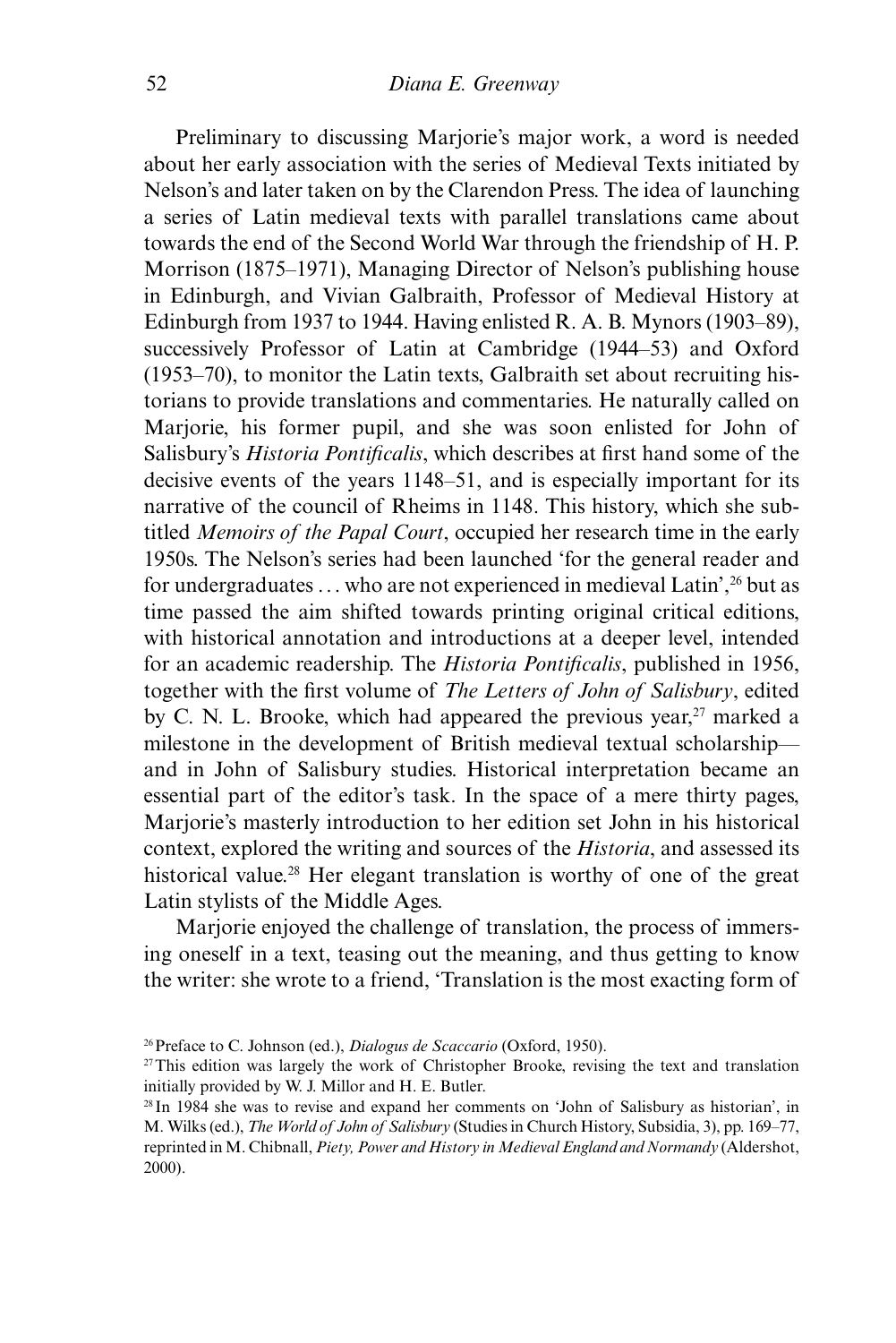interpretation I have ever met.<sup>229</sup> In July 1954 she had almost finished her work on John of Salisbury when she received the letter rejecting her final application for a university lectureship in Cambridge. She did not wish to apply for posts outside Cambridge: 'there was something I wanted to do more, which could be combined more easily with the supremely happy marriage that tied me to Cambridge.' The day she received 'the last discouraging letter', she wrote to Galbraith, offering to edit the *Ecclesiastical History* of Orderic Vitalis, 'which I had been hankering to do for some time'. He replied immediately and enthusiastically, 'It is the book of books that Morrison wants done or started before he dies.' A letter from Morrison himself followed four days later: 'You have a double portion of my blessing ... it was Orderic who founded the Medieval Texts series!' As a young man, Morrison had met Delisle in the Bibliothèque Nationale, and was thus a living link with the last edition, in which Delisle had collaborated fifty years earlier.

Orderic was born to an English mother in Atcham, Shropshire, in 1075, and at the age of ten was handed over by his father, a Frenchman (possibly a Norman), to become an oblate monk at the Norman monastery of Saint-Évroult, where he lived until his death in *c.*1142. He had a good education there, became a scribe and librarian of the monastery, and in *c.*1114 began his massive *Ecclesiastical History*, which eventually comprised thirteen books covering the period from the birth of Christ down to the year 1141. It was edited in five volumes in the middle of the nineteenth century by Auguste Le Prévost (1787–1859) and finished in collaboration with Léopold Delisle (1826–1910).<sup>30</sup> It was a rare book, of which there were only two copies in Cambridge libraries. Marjorie was a few years into the project before she obtained her own copy, delightedly cabling 'CUPIO' to a bookseller in Seattle. It was to take twenty-five years to complete her edition and translation. After 1965, with her resignation from Girton and the family's move to Millington Road (where she had an excellent new study), she was able to devote uninterrupted hours to the work and made rapid progress. During that time, she joked, it seemed as if she saw more of Orderic than of her husband. Charles was whole-heartedly supportive throughout and the edition was dedicated to him.

Marjorie decided to start publication at the point where Orderic himself had begun to write, with books III and IV, charting the rise of Normandy,

<sup>29</sup>Letter to Edmund King, 26 Sept. 1973.

<sup>30</sup>*Orderici Vitalis Ecclesiasticae Historiae Libri Tredecim* (Société de l'Histoire de France, Paris, 1838–55).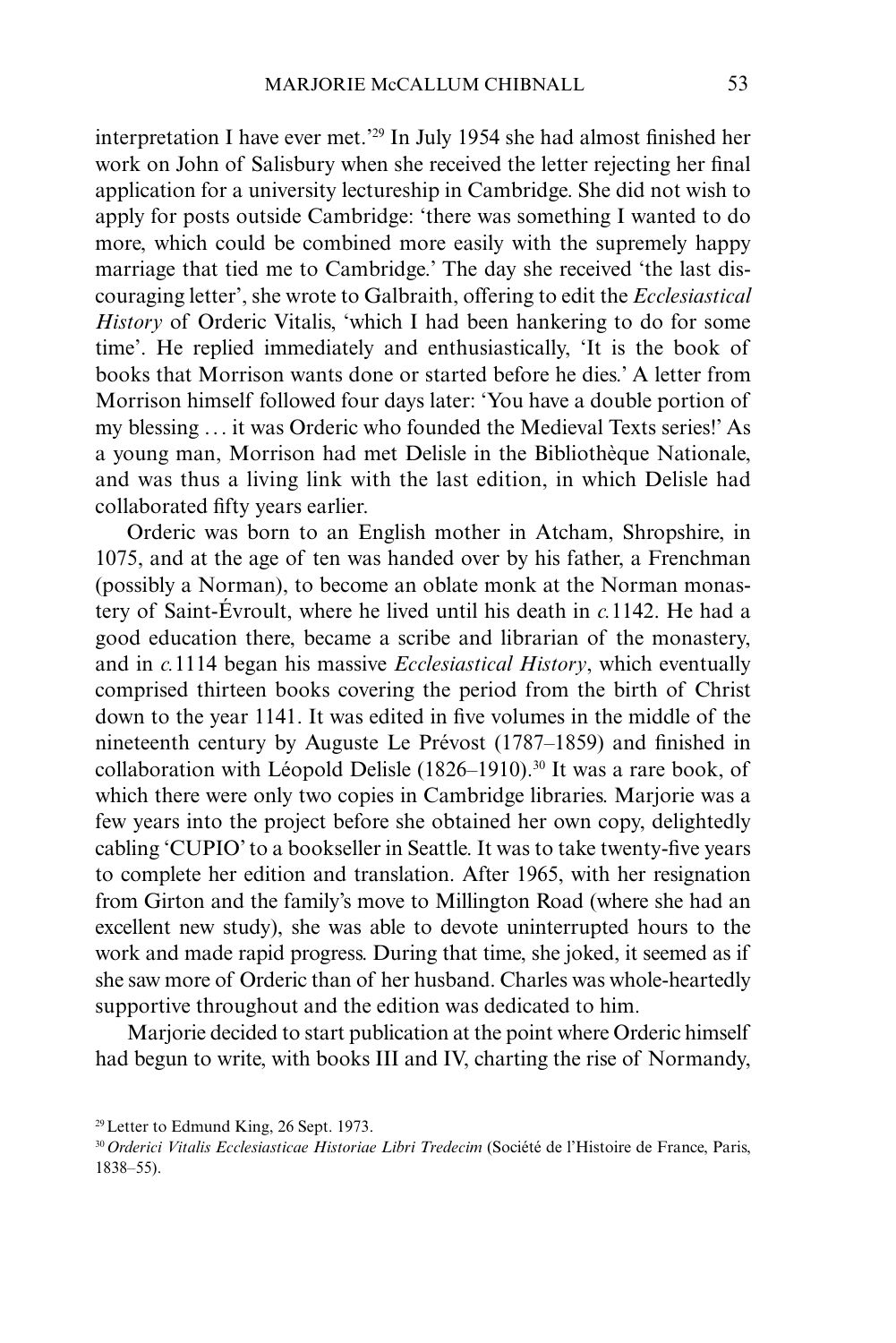the conquest of England, and the early history of the abbey of Saint-Évroult. The first volume of the *Ecclesiastical History* to appear, volume 2, was published late in 1968 by the Clarendon Press. 31 By this time Nelson's had been acquired by the newspaper proprietor Lord Thomson of Fleet (1894–1976), who promptly closed down the Edinburgh printing works and moved the publishing house to London. After an uncertain period in the mid-1960s, it became clear that the new owner had no interest in maintaining the Medieval Texts series. Marjorie was in despair, until Galbraith (by now Regius Professor in Oxford) and Christopher Brooke (who had joined the General Editors in 1959) were able to conclude negotiations with Oxford University Press, which accepted the series, henceforth Oxford Medieval Texts (OMT). Orderic's *Ecclesiastical History* 2 was one of OMT's earliest publications. The remaining volumes came out over the course of the next twelve years: 3 in 1972, 4 in 1973, 5 in 1975, 6 in 1978, and the final volume, 1, with its Introduction to the entire work, in 1980.32 Mynors and Galbraith retired in 1974, and Brooke was then joined by Michael Winterbottom and Diana Greenway. Marjorie was the model contributor to the series. Her typescripts were impeccable: as the Public Orator said at her Honorary Litt.D. ceremony, 'she edited it so perfectly that her own text needed no editor'.33

Orderic's *Ecclesiastical History* is unusual among medieval chronicles for the purity of its text. All but two of the thirteen books survive in the author's holograph, preserved in two manuscripts in the Bibliothèque Nationale.34 Reading the *History* in Orderic's own hand, observing his orthography, and noting his revisions and additions, gave Marjorie a special insight into his process of composition. In her edition she retained the holograph's punctuation, which she recognised as a guide to the reading aloud of the rhythmic and rhyming prose in which the whole work was composed.35 As far as possible, her translation followed the sentence structure of the original and mirrored Orderic's often dramatic style. The *Index Verborum*, created by computer through advances in technology

<sup>&</sup>lt;sup>31</sup> Some of the first copies to be issued bear the correct date 1968, but further copies, sent to the binder a little later, were dated 1969, which has passed erroneously into many bibliographies. 32Orderic's *Ecclesiastical History* is now available online.

<sup>33</sup> 'tam perfecte edidit ut editore ipsa nullo egere uideatur', 24 June 2002, reported in *Cambridge University Reporter*, 3 July 2002, online at <www.admin.cam.ac.uk/reporter/2001-02/weekly/

<sup>5891/15.</sup>html>.

<sup>34</sup>For the two books (VII and VIII) not preserved in holograph, most of the text was available in copies deriving from the lost manuscript.

<sup>&</sup>lt;sup>35</sup>This is discussed in a fruitful section of the Introduction, 'The Historian's Workshop', *Ecclesiastical History*, 1, pp. 100–10.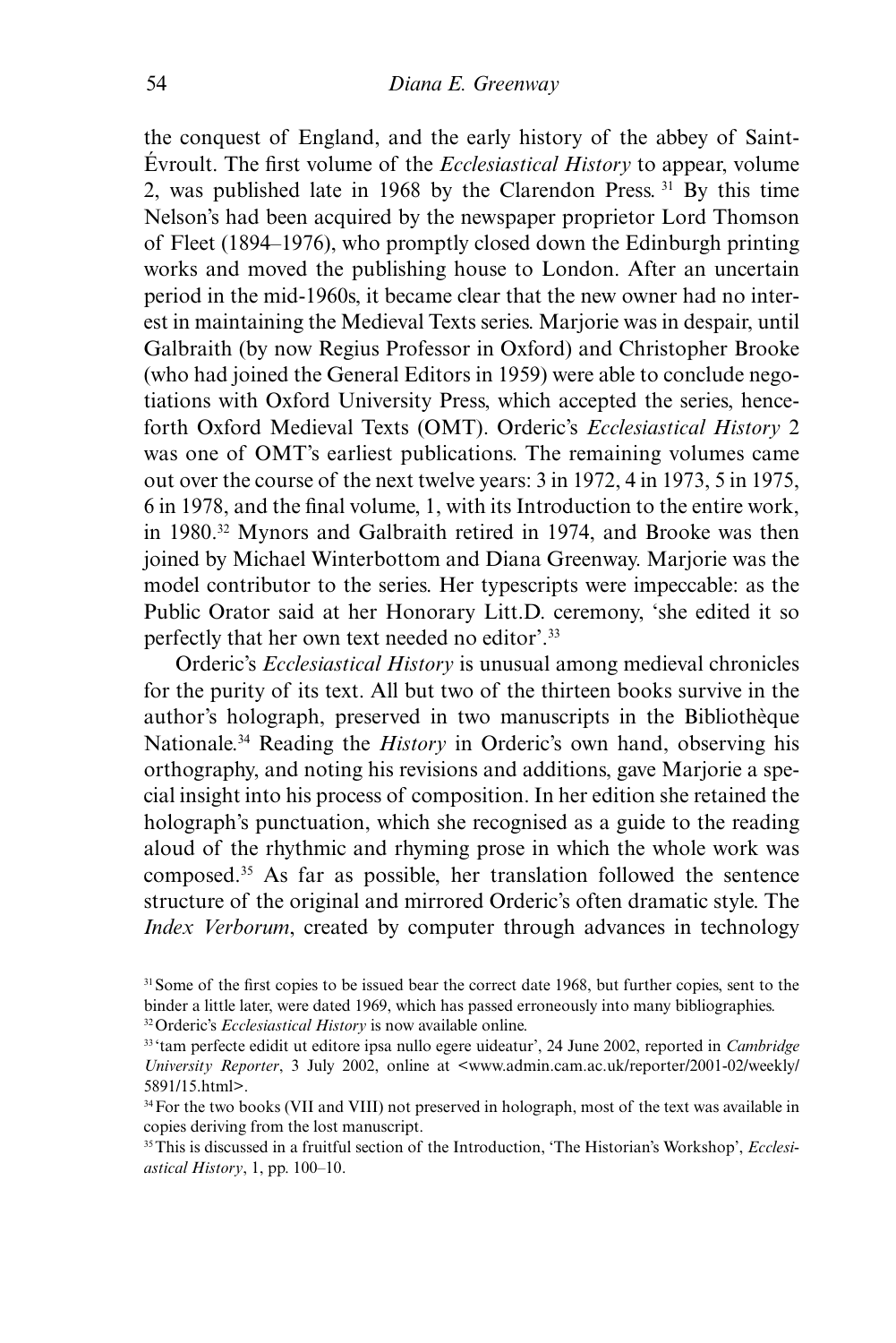during the period Marjorie was working on the *History*, enabled her to chart Orderic's use of language, and in her translation to take account of its subtleties.

The historical commentary demanded much of the editor. Identifying Orderic's varied sources led Marjorie into a searching textual analysis in order to unpick the patchwork of material, both literary and documentary. She became fascinated by the interdependence of chronicles and charters in the eleventh century, publishing an article on the subject in 1976,36 and illustrating Orderic's use of charters, especially *pancartes*, in the Introduction to volume  $1<sup>37</sup>$  But tracing Orderic's sources for books I and II, the life of Christ and the history of the early Church, was a task in which Marjorie took little pleasure. In 1960 she had tried, unsuccessfully, to persuade at least one former pupil to take it on. Although eventually she identified the texts which Orderic used, she never wholly embraced the first two books, and they finally appeared, in volume 1, drastically abbreviated, consisting for the most part of references to the sources from which Orderic had taken passages or made summaries, with marginal page references to Le Prévost's full edition. The French historiographer, Bernard Guenée (1927–2010), although very appreciative of the superb Introduction to volume 1, expressed 'une certaine tristesse' that after a quarter of a century's work, the new edition did not replace Le Prévost's text in its entirety.38

Marjorie was more at ease when dealing with the history of the Normans—in Normandy and England, and in southern Italy and the eastern Mediterranean. The *Ecclesiastical History* is of inestimable value for its information on the Normans in the eleventh and early twelfth centuries, and also for its insights into the mentality of contemporaries, especially the lay aristocracy. Marjorie's commentary goes to the heart of Orderic's testimony, interpreting his narrative in the context of the full range of available sources. But the constraints of an edition, even on the lavish scale afforded by OMT, did not allow her full rein to explore 'the world of Orderic' in its many aspects. A separate book on the subject had

<sup>36</sup>M. Chibnall, 'Charter and chronicle: the use of archive sources by Norman historians', in C. N. L. Brooke *et al*. (eds.), *Church and Government ... Essays Presented to C. R. Cheney* (Cambridge, 1976), pp. 1–17 (reprinted in *Piety, Power and History*)*.*

<sup>37</sup>*Ecclesiastical History*, 1, pp. 63–77.

<sup>38</sup>*Annales, 38 année* (1983), no. 1, pp. 184–5. For some interesting comments on the historiographical significance of books I and II, see Amanda Jane Hingst, *The Written World: Past and Place in the Work of Orderic Vitalis* (Notre Dame, IN, 2009), pp. 20–1, 81–4, and chap. 6, especially pp. 118–19.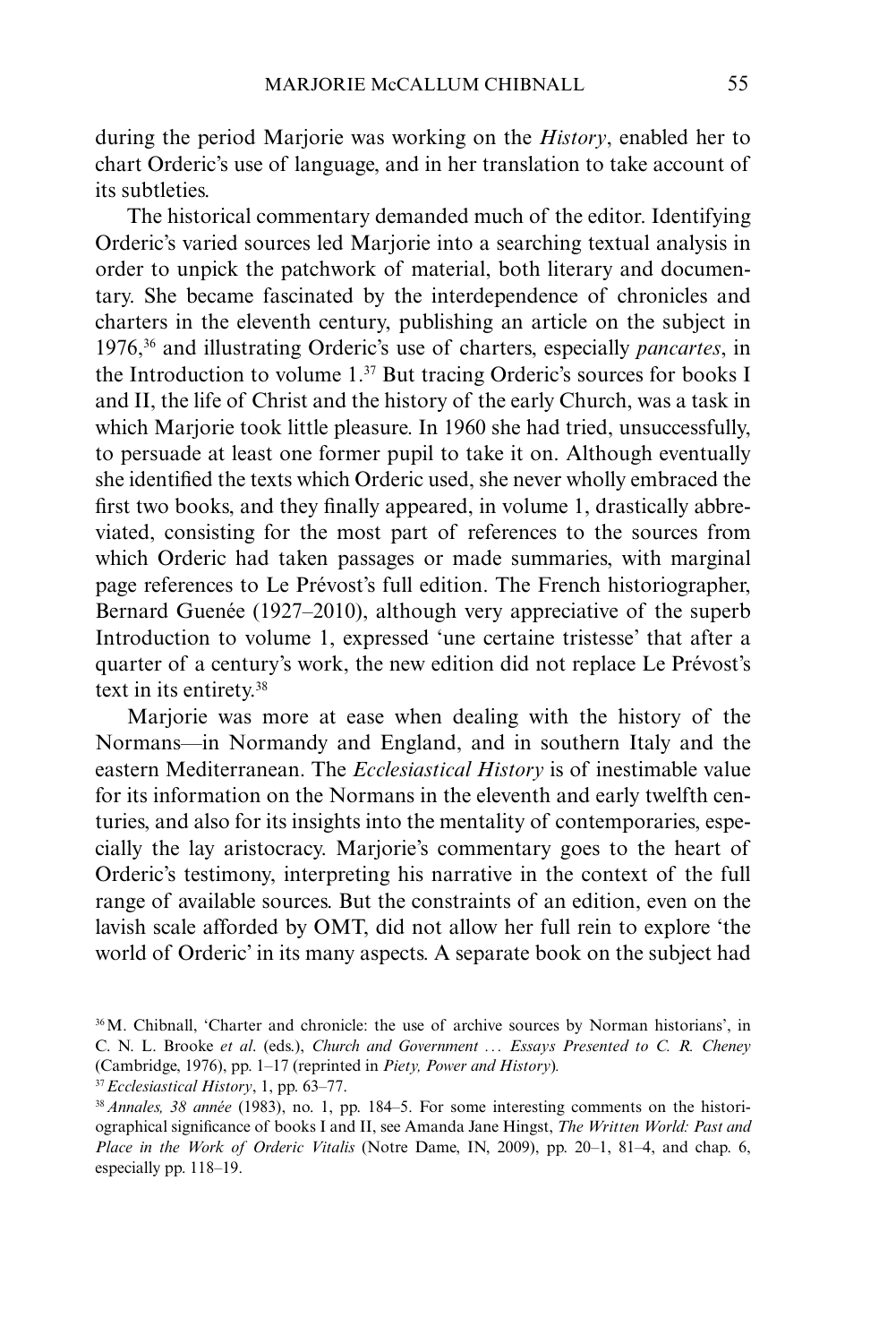been suggested to her by Morrison in the 1950s, and was on the 'backburner' throughout, finally published by the Clarendon Press in 1984 as *The World of Orderic Vitalis*. There, in her own words in her 'Memoir', she was able to reflect on how Orderic's 'great book brings in every aspect of the life of the monks and knights whom he knew, from liturgy and monastic studies to warfare and castle building, from the lives of saints to epic songs'.

Orderic did not totally dominate Marjorie's research in the 1970s. Somehow she found time to write several articles. She contributed no fewer than twenty pithy entries on Shropshire religious houses to the *Victoria County History of Shropshire*, 2, published in 1973: for Marjorie, the Shropshire lass, these pieces probably provided light relief while coping with typescripts and proofs of Orderic. Her continued interest in the connections between Norman abbeys and their English dependencies produced more publications, most significantly her edition of *Charters and Custumals of the Abbey of Holy Trinity Caen*. 39 These documents, relating to the abbey's English lands, had been brought to her attention over forty years earlier by Eileen Power, to whose memory the volume is dedicated.

Marjorie was not a recluse during these productive years. A new chapter in her life opened in 1969, when she was invited to become a Research Fellow of Clare Hall, a college for graduates and visiting faculty (founded in 1966); in 1975 she became a full Fellow.40 Clare Hall was to provide her with support and stimulating companionship for over thirty years. Marjorie was naturally collegial: she led lively discussions over daily lunch, attended evening meetings and dinners, and for a short time in the 1980s she acted as Praelector, conducting graduands with great dignity at degree ceremonies in the Senate House, where she was noted for her impeccable Latin pronunciation. Her interest in medieval law and legislation, which was reflected in much of her writing (as also in her enthusiastic membership of the Council of the Selden Society), $41$  led to her being called upon to draft the college statutes, which were approved in 1984. The Festschrift to honour her seventieth birthday was presented at a splendid lunch in Clare

<sup>39</sup>*Records of Social and Economic History, new series*, 5 (London, 1982).

<sup>40</sup>For Marjorie at Clare Hall, see Eric Ashby, Richard Eden and Ekhard Salje, *Clare Hall: the Founding and History of a College of Advanced Study*, pdf at <www.clarehall.cam.ac.uk/history>. 41She joined the Selden Society's Council in 1979 and served as Vice-President from 1987 to 1990, attending whenever she could; if prevented for any reason she sent detailed comments on the agendas. On being dissuaded from resigning in 2005, at the age of ninety, she wrote to the secretary: 'I am glad now that you didn't allow me to resign, as a new hearing aid has greatly improved my ability to take part in discussion ... I enjoy my membership of the Council and would have missed it.'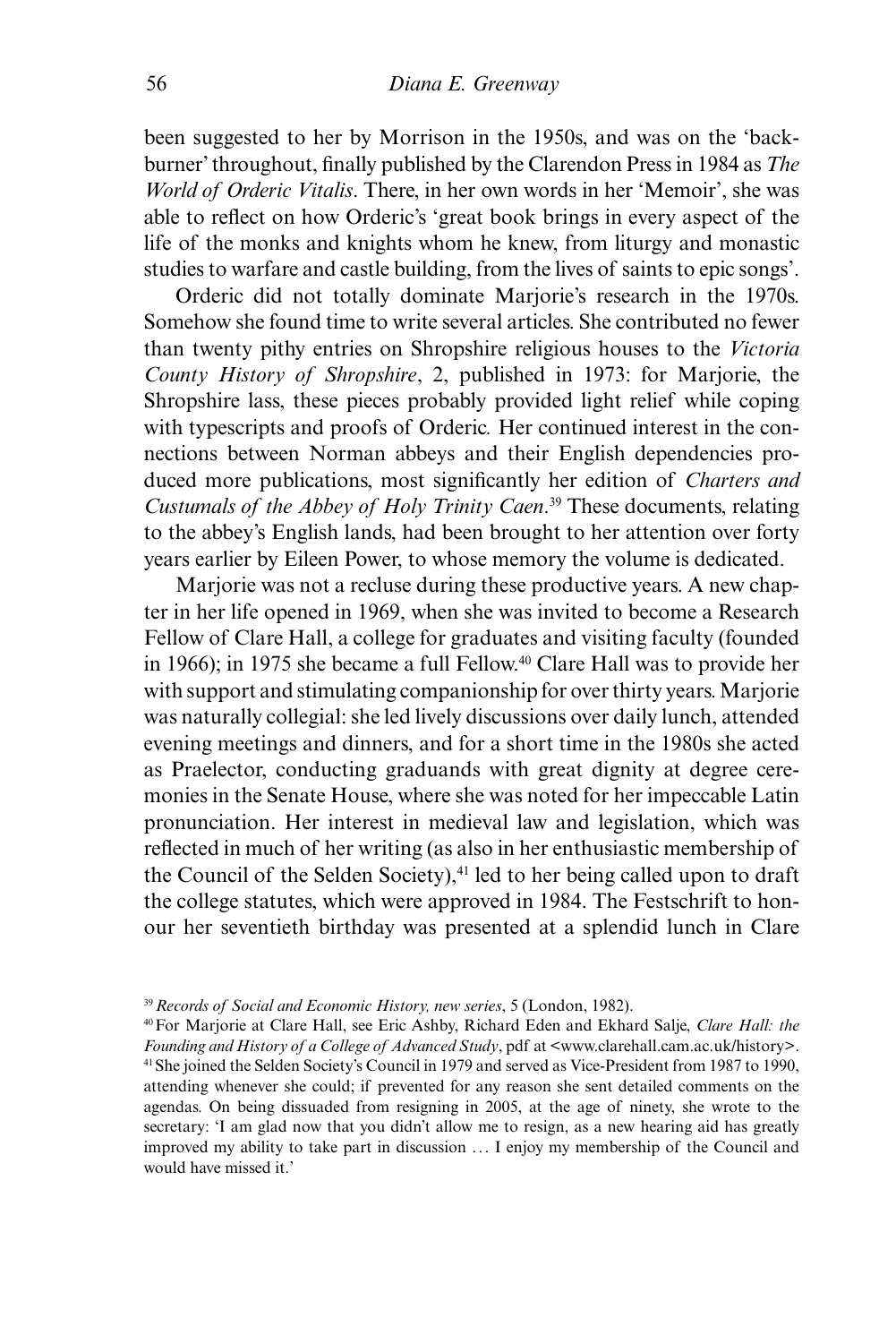Hall in 1985,<sup>42</sup> and to celebrate her eightieth birthday in 1995 her colleagues arranged for the vocal ensemble known as Gothic Voices to perform Anglo-Norman songs in the Hall.

Also during the 1970s, despite her demanding research programme, Marjorie was deeply involved in supporting girls' education, a cause close to her heart. An old members' record-form which she completed for Girton in 1976 reveals the extent of her work in this area. Under 'Previous voluntary work and service on committees' she entered: 'Governor of Cambridgeshire Girls' High School; Governor of Cambridge Grammar School for Girls; Executive Committee, Governing Body of the Girls' Schools Association'. Under 'Present' she entered: 'Chairman of Governors, Perse School for Girls; Chairman, Millington Road Nursery School Trust'.43

The Perse Girls' School had a special place among Marjorie's interests. Initially her contact was as a parent, for at the time of her marriage, in 1947, both Joan and Cicely were pupils, and later Mary also attended. In 1964 she became a governor, nominated by Girton College, and she served as Chairman of the Governors from 1972 until 1978. The period of her chairmanship was peculiarly difficult. In 1975 the government announced its decision to phase out direct-grant schools, and it was clear that there was no place for a small selective girls' school in Cambridge's maintained sector. If it was to survive, the Perse had to become wholly independent. Marjorie presided over this historic change, launching a major fundraising initiative (the school had been without endowment), and conducting negotiations with the Charity Commission, the Perse Boys' School and other bodies. Her clarity of mind, precise exposition and foresight helped navigate the school through the transition and set it on the path towards a secure future.

The steady publication of successive volumes of the *Ecclesiastical History* encouraged a growing scholarly interest in Anglo-Norman studies, which was further promoted in 1978 by the establishment of the annual conference at Battle, close to the site of the battle of Hastings. The founding genius was R. Allen Brown (1921–91), Professor of History at King's College London, who invited Marjorie, as a leading scholar in the field, to give a paper at the inaugural conference. She delivered an address on 'Feudal society in Orderic Vitalis',44 and thoroughly entered into the

<sup>42</sup>Diana Greenway, Christopher Holdsworth and Jane Sayers (eds.), *Tradition and Change: Essays in Honour of Marjorie Chibnall* (Cambridge, 1985).

<sup>43</sup>GCAR 2/5/6/1/10 (Personnel).

<sup>44</sup>*Proceedings of the Battle Conference on Anglo-Norman Studies*, 1 (1979), pp. 35–48, 199–202.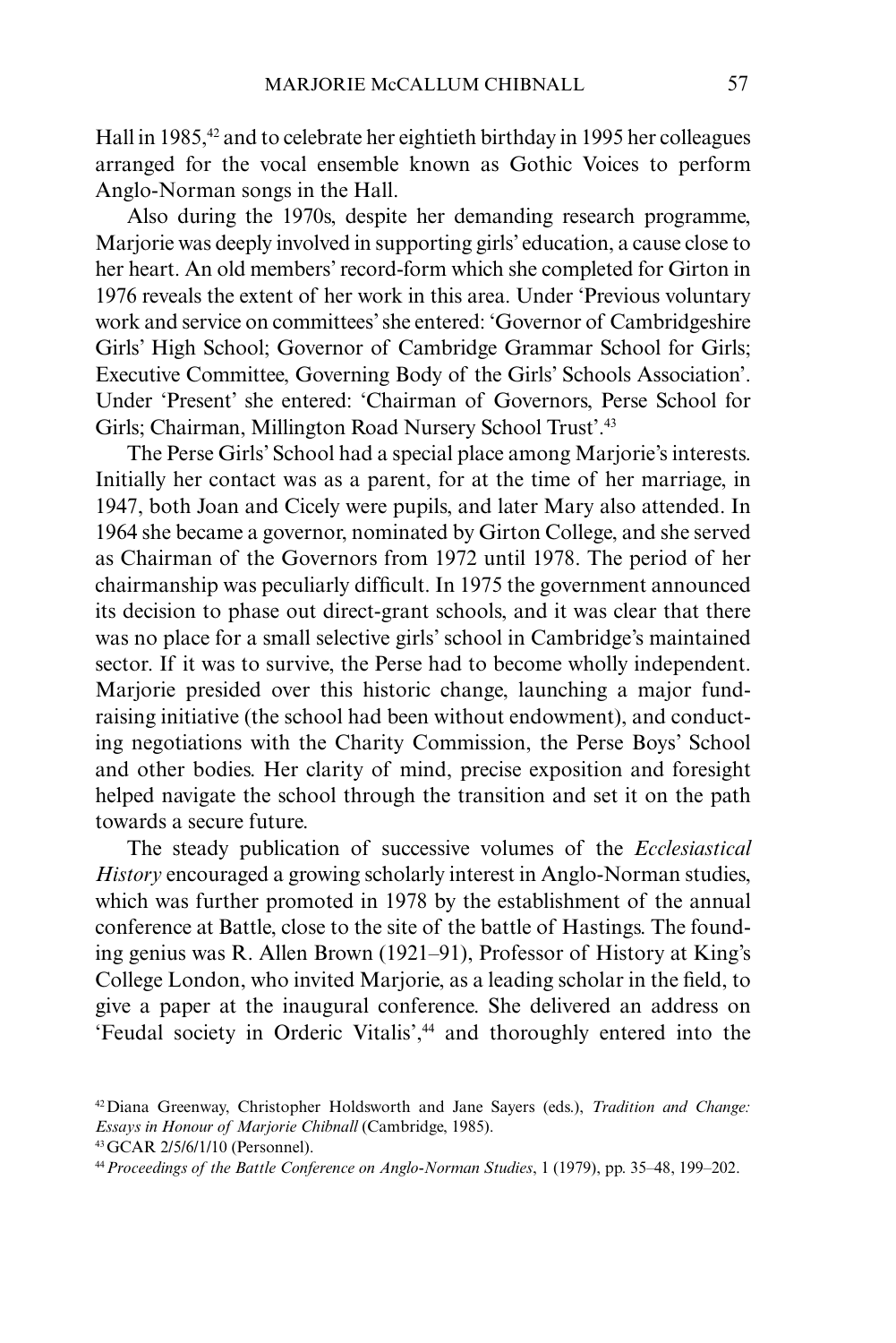Battle spirit, becoming a mainstay of the conferences thereafter, sometimes giving papers, but more often simply being available for discussion and the exchange of ideas. In 1987, when the conference, meeting at Caen, visited Saint-Évroult, Marjorie proposed the toast to Orderic, before the monument which commemorates him. The yearly meetings of the Battle conference cohered round the presence of the charismatic Allen Brown, who chaired every paper, and when he became terminally ill the conference might have collapsed. It was Marjorie who then took on the directorship: she was so much a focus of Anglo-Norman studies that she was the one person who could take on the central role at a critical time. She directed the conference, and edited the proceedings (*Anglo-Norman Studies*), from 1989 to 1993, convening the memorable meeting at Palermo in 1992. Her last attendance at Battle was in 2006, when she was in her ninety-first year. A photograph and a print of Battle Abbey accompanied her to her room in the nursing home where she died.

One of the attractions of the Battle conferences was its internationalism: scholars from the British Isles were joined by colleagues from Europe, and from the southern and western hemispheres, especially from the USA. Marjorie was fond of America and Americans. Charles had spent two years working in New Haven in the 1920s, and she had accompanied him on subsequent visits to the USA, enjoying the Huntington and other libraries, and the chance to meet and discuss with medievalists. In 1996, in her eighty-first year, she accepted an invitation to lecture at the annual Colloquium in the University of the South at Sewanee, in Tennessee. She relished the intellectual stimulation of the gathering and loved the campus, with its 13,000-acre 'Domain' of forest, meadows and lakes.

Meanwhile, Marjorie maintained the French connection which had begun in her time as a research student. Her bibliography includes at least fourteen articles written in French for French publications, the first in 1955 and the last in 2000.45 Throughout her life she maintained her interest in Bec, attending and reading papers at conferences on its most illustrious abbot, St Anselm: she gave a lecture in Canterbury cathedral in 1993 to mark the nine-hundredth anniversary of his elevation to the archbishopric, and travelled to Rome in 1998 for the celebration of his *Cur Deus Homo*—the last Anselm gathering she would attend. She cherished also her association with the University of Caen and the colloquies on Norman studies at Cerisy-la-Salle: her attendance at these meetings was

<sup>45</sup>A full bibliography of her publications up to 1985 is in Greenway *et al*., *Tradition and Change*.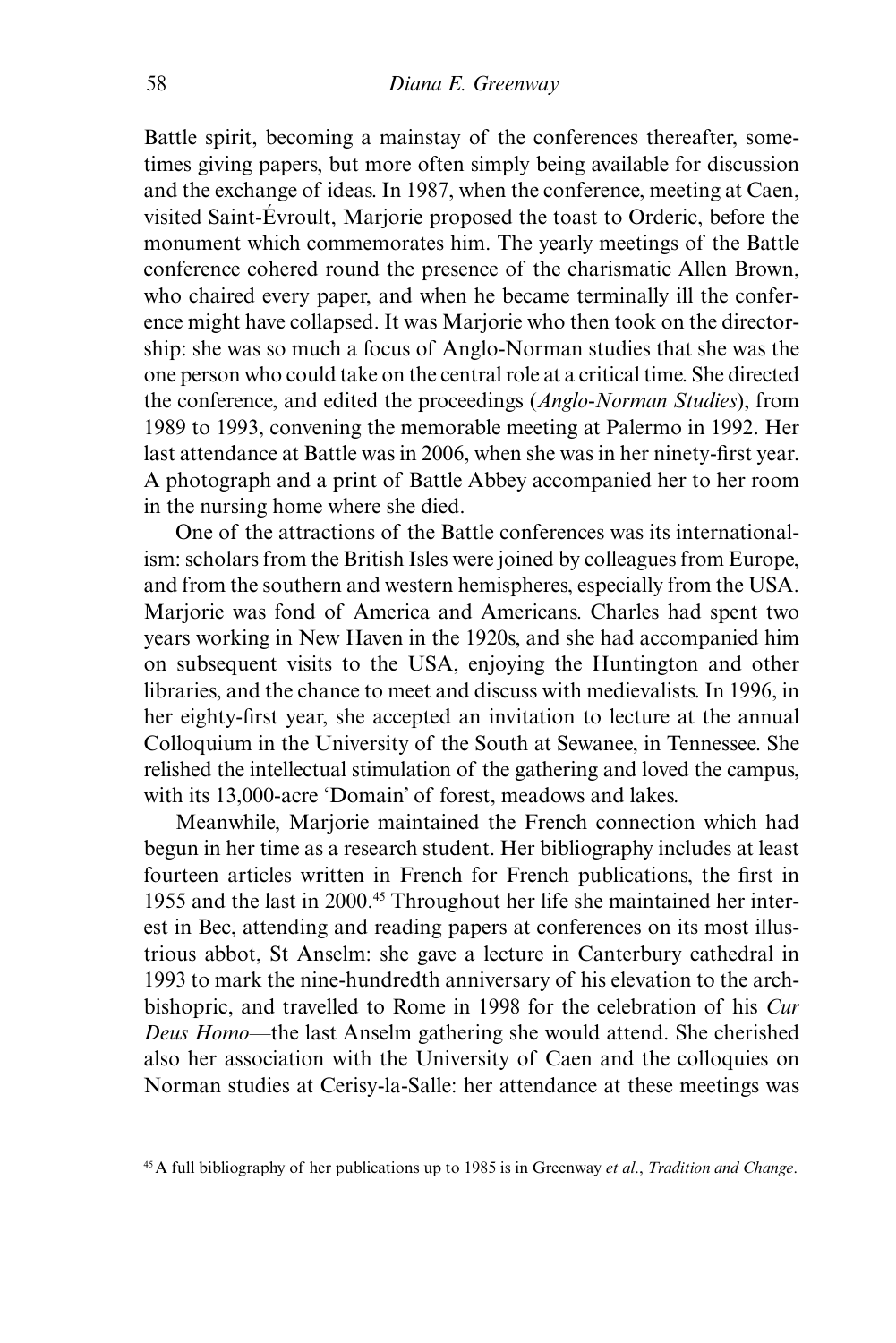valued for 'son erudition ... son dynamism et son humour, mais aussi sa grande modestie, qui la rendait si accessible aux jeunes chercheurs'. <sup>46</sup>

As she showed in both teaching and informal discussion, Marjorie was committed to making her learning accessible. She responded speedily and helpfully, and without condescension, to queries from members of the public, as well as students, teachers and academics.47 After the publication of the *Ecclesiastical History* and its companion piece, *The World of Orderic*, she began to write general books for the wider world. The first of these, *Anglo-Norman England 1066–1166* (Oxford, 1986), traced the development of government and feudal institutions in England after the Conquest: intended for students and teachers, it was clear and precise, an objectlesson in the pragmatic appraisal and use of historical evidence. Blackwells launched a series entitled 'A History of Medieval Britain', of which *Anglo-Norman England* became the first volume, and Marjorie the General Editor of the other nine. Several years later, in a second general book, *The Debate on the Norman Conquest* (Manchester, 1999), exploring the historiography of the Conquest, she dissected some of the concepts which she considered too large and vague, such as 'feudalism' and 'empire'. The third of her general books followed quickly, *The Normans* (Oxford, 2000), in which she enlarged her focus, both chronologically and geographically, and included a study of 'the Normans in the South', a tribute to her revered tutor at Oxford, Evelyn Jamison.

In January 1988, two weeks short of his ninety-fourth birthday, Charles Chibnall died peacefully after a brief illness. He had seemed indestructible, recovering from some serious illnesses in his final years, including chest infections, a broken leg, and a brain haemorrhage, but his heart had been severely weakened, rendering him house-bound for the last eight months of his life. After his death, Marjorie wrote to two friends: 'Charles was a wonderful husband, and since we did not find each other very early in life we were indeed fortunate to have forty years of supreme happiness.'48 She did not feel able to write any history for a year, but instead immersed herself in the practicalities of clearing and selling the large house in Millington Road and moving to a delightful second-floor flat

<sup>46</sup>*Bulletin de l'Ouen*, 34 (July 2012), p. 1, a brief memorial note.

<sup>&</sup>lt;sup>47</sup>A remarkable example is her reply to an enquiry from a campaigner against a proposed Bexhill bypass in 1995, about the sites of Duke William's camp and the battle of Hastings, in which she gives a masterly survey of all the historical evidence, <www.secretsofthenormaninvasion.com/ corresp/chibnall.htm>.

<sup>48</sup>Letter to the author and Jane Sayers, Jan. 1988.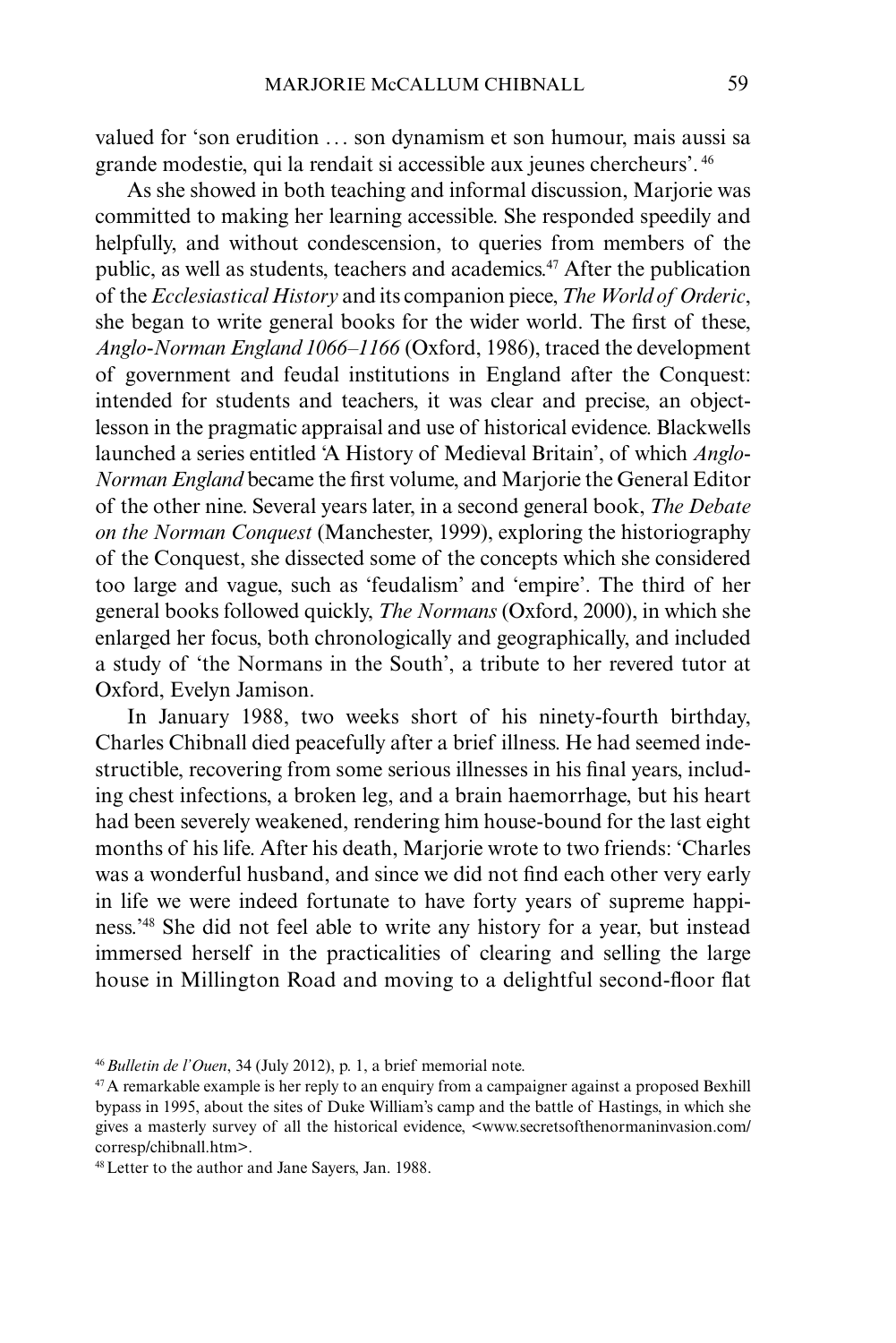at the very edge of Cambridge, off Barton Road, with views of the countryside.

The first book published after Charles's death was her biography of *The Empress Matilda* (Oxford, 1991), a project she had been nurturing for some years, having given her Prothero Lecture in 1987 on 'Matilda and church reform'.49 It is dedicated to Allen Brown's widow, Vivien, 'in memory of Allen who was as indomitable as the empress'. The book was the first in English to study Matilda's career as a whole, her German experience being given full weight. Arguably it is Marjorie's finest book. The writing bears the hallmarks of her mature style, especially her subtle analysis of sources, differentiating what was believed at the time, and what was thought later, from what probably happened. Matilda, the designated heir 'who happened to be a woman', is treated with sympathy and some admiration. Marjorie comments on contemporary criticisms of the Empress, that 'what might have passed in a man for dignity, resolution and firm control were condemned in her as arrogance, obstinacy and anger'.<sup>50</sup>

Soon after the publication of *Matilda*, Marjorie took on another text for OMT. *The Waltham Chronicle* recounts the foundation and early history of the secular college which was established by Earl Harold on the eve of the Norman Conquest. Its only complete printing was in a scarce edition of 1861 by William Stubbs. Leslie Watkiss (1928–2013), a retired schoolteacher of Classics, who lived in Waltham, had transcribed and translated the text, but a historian was needed to provide the introduction and notes. Marjorie enthusiastically agreed to collaborate on the volume, which appeared in 1994. In a BBC television programme just before publication she stood beside Harold's supposed tomb at Waltham and told the chronicle's moving story of how Harold's *handfast* wife, Edith Swanneck, who knew the 'secret marks' on his body, identified him among the heaps of the dead after the battle of Hastings.

The final volume which Marjorie edited for OMT was *The Gesta Guillelmi of William of Poitiers* (1998), bringing to completion an unfinished project of her friend, the late R. H. C. Davis (1918–91). This life of William the Conqueror was written by a chaplain in his household and is a fundamental contemporary source for the Norman Conquest. It was quoted at length and annotated by Orderic, so its text was very familiar to

<sup>49</sup>*Transactions of the Royal Historical Society*, 5th series, 38 (1988), 107–33; see also M. Chibnall, 'The Empress Matilda and Bec-Hellouin', *Anglo-Norman Studies*, 10 (1988), 35–48. Both these

articles are reprinted in *Piety, Power and History.*

<sup>50</sup>Chibnall, *Matilda*, p. 97.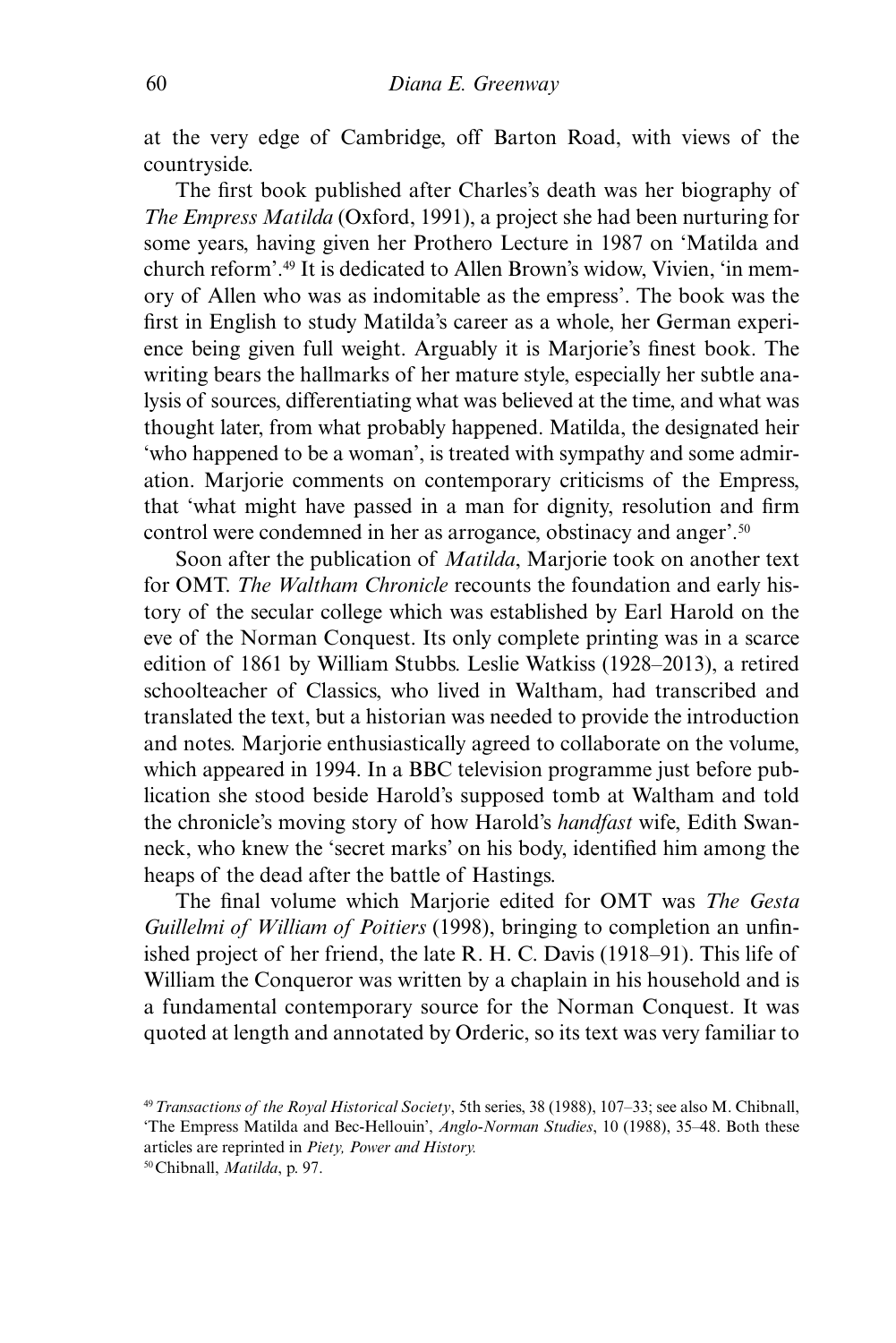Marjorie. She revised Davis's draft translation and wrote the introduction and notes: characteristically, although hers was the major part, she insisted that Davis's name precede hers on the title-page.

Mariorie's exceptional scholarship was recognised in various awards and honours. In 1970 her old college, LMH, gave her honorary membership of the Senior Common Room for four years. Girton elected her to an Honorary Fellowship in 1988. In 1979 she received an Honorary D.Litt. at Birmingham University, and an Honorary Litt.D. at Cambridge was conferred in 2002. An OBE was awarded in 2004. But for Marjorie the most pleasing of honours were to be elected a Fellow of the British Academy in 1978, and a Corresponding Fellow of the Medieval Academy of America in 1983. She never took any membership or obligation lightly, so she threw herself into the British Academy's affairs with gusto, attending meetings and lectures, writing two biographical memoirs (of Eleanora Carus-Wilson and Dominica Legge),<sup>51</sup> and, after Council decided in February 1994 that the annual *Proceedings* needed an academic editor, Marjorie volunteered, and edited three volumes of Lectures and Memoirs, 87, 90, and 94 (1994–6).

With her fine golden hair, startlingly blue eyes and high fluting voice, Marjorie Chibnall was unforgettable, impressing all who met her with her brilliance, sincerity, and generosity of spirit. Her list of publications (eighteen books and more than eighty articles) extends over seventy-two years the first article appeared in 1939 and the last in 2011. Her final public lecture, a sympathetic, somewhat motherly, account of 'William Rufus: the king and the man', was given in Winchester Cathedral on 12 October 2000. She said her goodbyes to the Battle conference in 2006. After a heart attack in 2008 she was lovingly cared for at home by her family until in 2011 she decided to move to Broomgrove Nursing Home in Sheffield. It was there that she died peacefully on 23 June 2012. A memorial service was held in Girton College Chapel on 1 March 2013.

> DIANA E. GREENWAY *Fellow of the Academy*

*Note.* I am indebted to members of Marjorie Chibnall's family—Joan, Cicely, Mary and John Chibnall, and her nephew Stuart Morgan—for help and encouragement in writing this memoir. I am also grateful for the assistance of many friends and archivists. Jane Sayers and Edmund King gave much support and advice throughout, and both kindly lent their collections of letters from Marjorie. Christopher Brooke (NMT/

51*Proceedings of the British Academy*, 68 (1982), 503–20, and 74 (1988), 389–403, respectively.